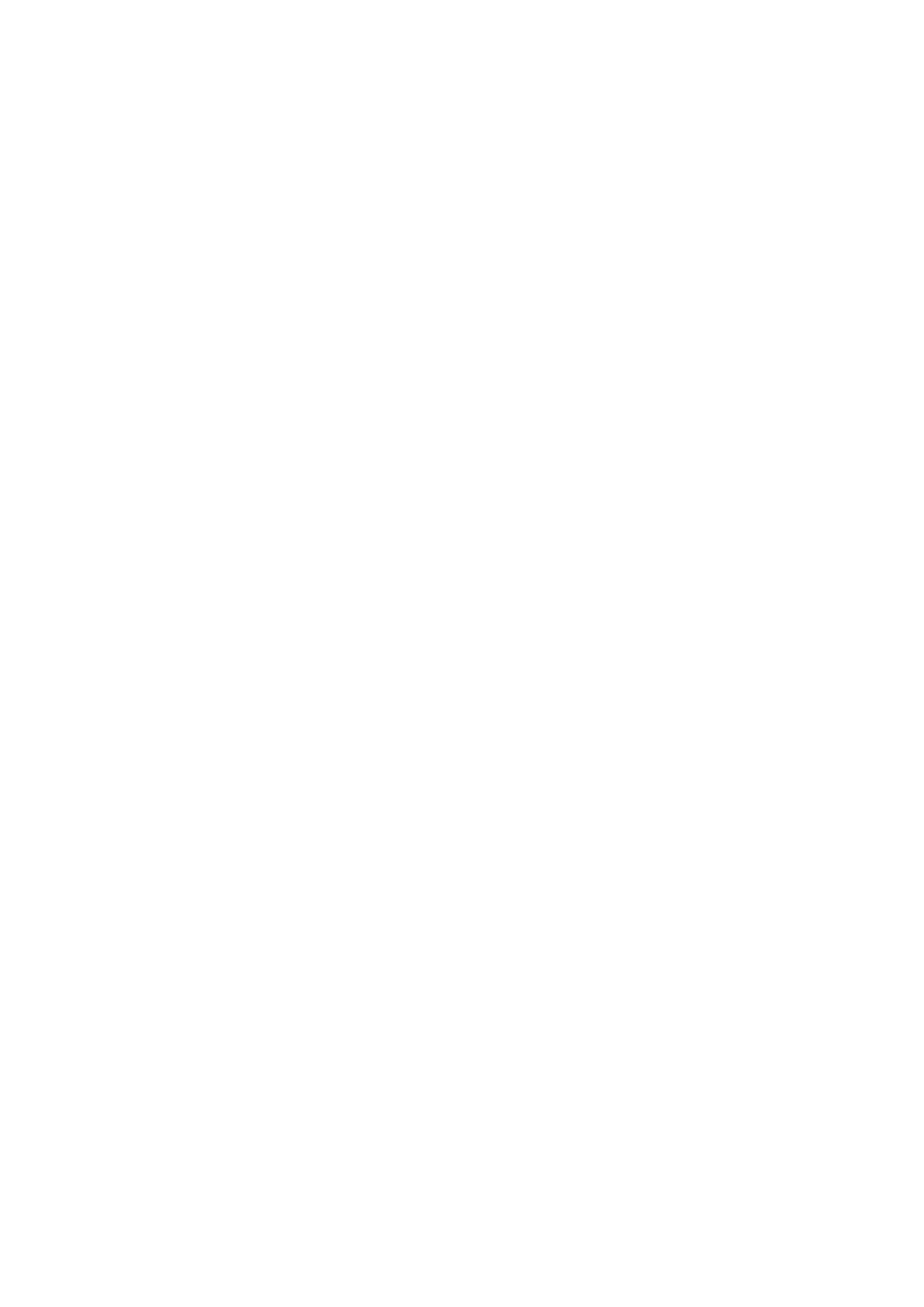# **BioMedical Admissions Test (BMAT) – Specification**

# **Purpose of the test**

The purpose of the BioMedical Admissions Test is solely to provide an assessment of candidates' potential to succeed on an academically demanding undergraduate biomedical degree course. It is not designed to assess fitness to practise, which universities will assess in other ways. The test results are intended to be used as one component of the selection decision in conjunction with other information available to admissions tutors. Test items draw upon general academic skills and basic science knowledge, rather than recent specialist teaching. The test provides an objective basis for comparing candidates from different backgrounds, including mature applicants and those from different countries. The test is designed to be challenging in order to differentiate effectively between able applicants for university courses, including those who might have achieved the highest possible grades in school examinations.

# **Qualities to be assessed**

# **Knowledge**

Familiarity with concepts, terms and knowledge typically covered by non-specialist courses in Science and Mathematics, usually taught in secondary education.

# **Skills**

Ability to:

- read formal English and follow written instructions
- work quickly and accurately
- perform simple mental arithmetic
- read simple quantitative data presented numerically or graphically, and understand its straightforward meaning
- generalise from quantitative data, for example to interpret a trend, a pattern or a rate, and apply the generalisation to the particular or hypothetical context
- make logical inferences or deductions from textual information and quantitative data, and identify illogical inferences
- communicate knowledge, understanding, interpretation, inferences, arguments, deductions and predictions by the appropriate use of clear and concise written English and diagrams
- take approaches that are critical, evidence-based and that consider alternatives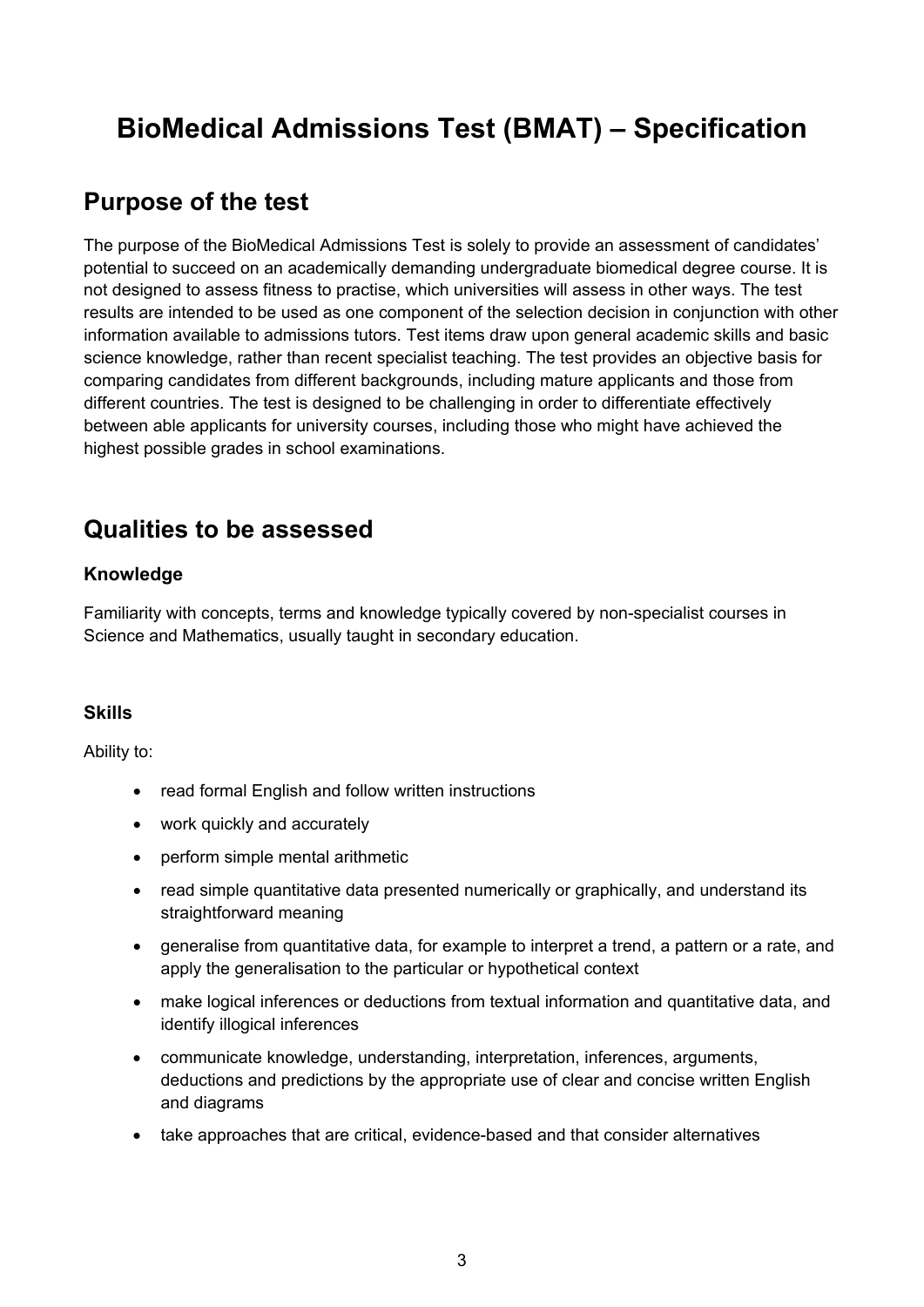# **Structure of the test**

The test has three elements: a 60-minute test of Thinking Skills, a 30-minute test of Scientific Knowledge and Applications, and a 30-minute Writing Task. The structure of each of these three elements is outlined below.

Example test papers are available at:

<https://www.admissionstesting.org/for-test-takers/bmat/preparing-for-bmat/>

## **Section 1: Thinking Skills – 60 minutes**

This element tests generic skills often required for undergraduate study. The range of these, and the approximate balance between them in terms of the number of marks available, is outlined below.

Questions are in multiple-choice format. Calculators may not be used.

|                                                                                                                                                                                                                                                                      | Number of<br>Questions |
|----------------------------------------------------------------------------------------------------------------------------------------------------------------------------------------------------------------------------------------------------------------------|------------------------|
| <b>Problem Solving</b>                                                                                                                                                                                                                                               | 16                     |
| Requires candidates to solve problems, using simple numerical<br>operations. Problem solving requires the capacity to:                                                                                                                                               |                        |
| • select relevant information                                                                                                                                                                                                                                        |                        |
| • identify similarity                                                                                                                                                                                                                                                |                        |
| • determine and apply appropriate procedures                                                                                                                                                                                                                         |                        |
| <b>Critical Thinking</b>                                                                                                                                                                                                                                             | 16                     |
| Presents a series of logical arguments and requires respondents to:<br>• summarise conclusions<br>• draw conclusions<br>• identify assumptions<br>• assess the impact of additional evidence<br>• detect reasoning errors<br>• match arguments<br>• apply principles |                        |
| Total                                                                                                                                                                                                                                                                | 32                     |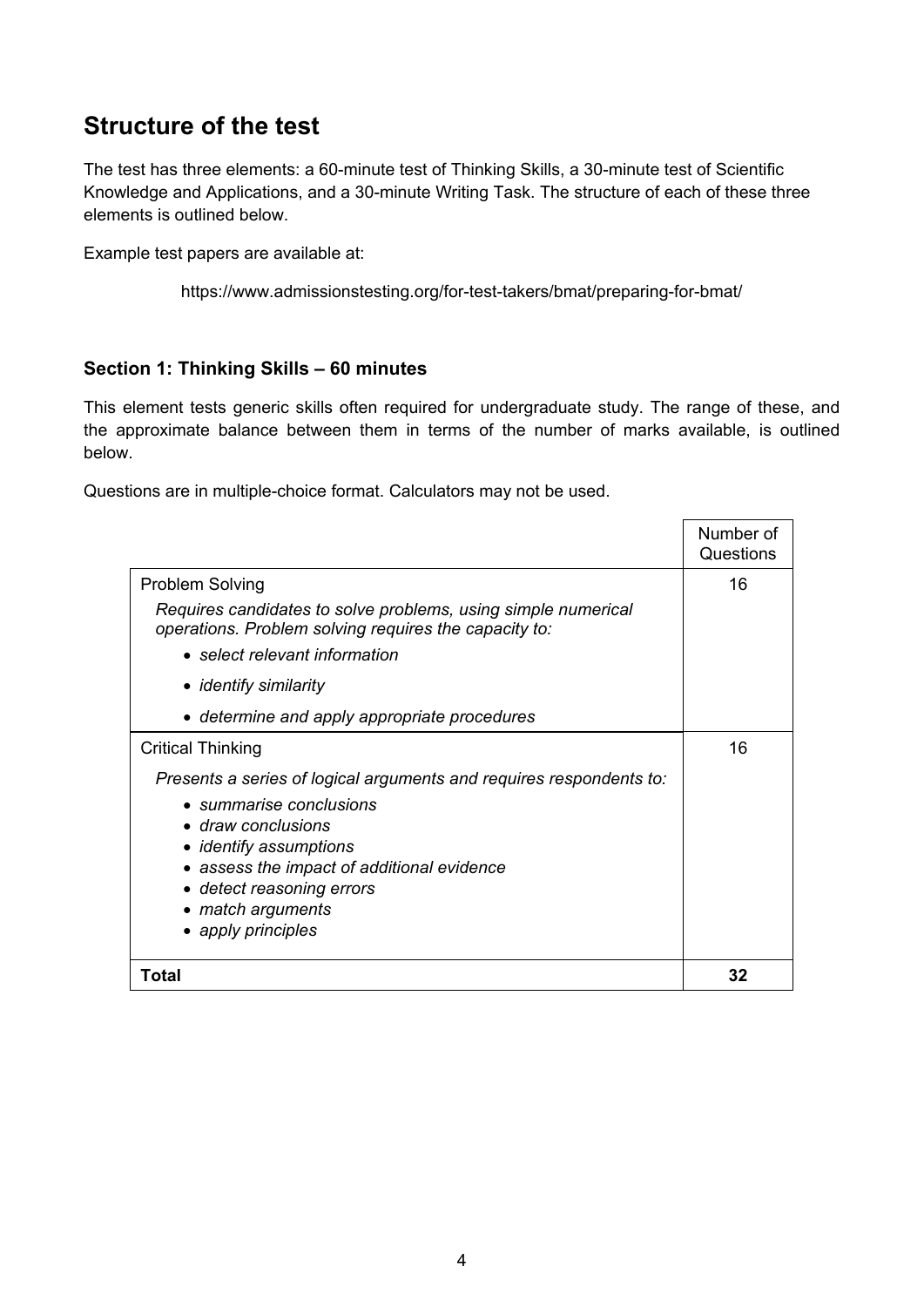# **Section 2: Scientific Knowledge and Applications – 30 minutes**

Section 2 tests whether candidates have an appropriate level of core scientific knowledge and the ability to apply it. Questions will be restricted to material typically included in non-specialist Science and Mathematics courses in secondary education. The balance between the subject areas in terms of time and marks available is outlined below.

Questions will be in multiple-choice format. Calculators may not be used.

The Section 2 content specification is set out in the Assumed Subject Knowledge section of this document.

Speed as well as accuracy is important in this section. There are no penalties for incorrect responses, only marks for correct answers, so candidates should attempt all 27 questions.

Each question is worth one mark.

|                    | Number of<br>Questions |
|--------------------|------------------------|
| Biology            |                        |
| Chemistry          | 7                      |
| Physics            |                        |
| <b>Mathematics</b> | 6                      |
| <b>Total</b>       | 27                     |

## **Section 3: Writing Task – 30 minutes**

A selection of three tasks will be available, from which one must be chosen. These will include brief questions based on topics of general, scientific or medical interest.

Questions will provide a short proposition and may require candidates to consider one of the following tasks.

- *Explanation of the proposition:* candidates are asked to explain the proposition or part of it, or its implications.
- *Generation of a counter-argument:* candidates are asked to look at the other side of the argument by proposing or commenting on a counter-argument or counter-proposition.
- *Reconciliation of the two sides:* candidates are asked to offer some sort of resolution or reconciliation for two opposing positions (or elements of those positions) explored in the answer.

The Writing Task provides an opportunity for candidates to demonstrate the capacity to consider different aspects of a proposition, and to communicate them effectively in writing.

Whilst candidates may make preliminary notes, answers are strictly limited to one A4 page, to promote the disciplined selection and organisation of ideas, together with their concise, accurate and effective expression. Dictionaries or electronic spell-checkers are not permitted.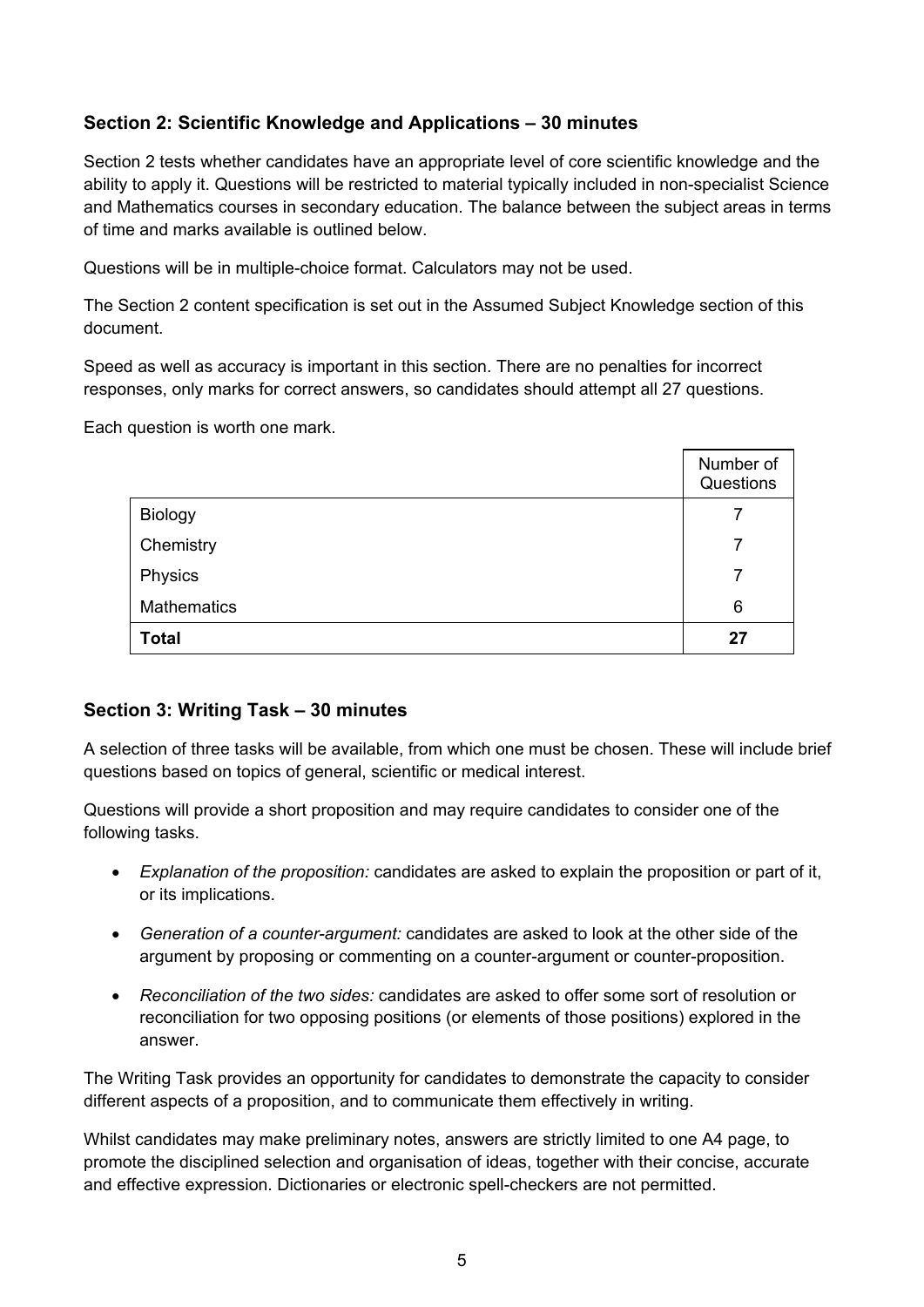When scoring responses, consideration will be given to the degree to which candidates have: addressed the question in the way demanded; organised their thoughts clearly; expressed themselves using concise, compelling and correct English; used their general knowledge and opinions appropriately.

Admitting institutions will be provided with a copy of the candidate's response.

# **Test format**

There will be separate question papers for each of Sections 1, 2 and 3.

With the exception of the Writing Task (Section 3), all questions are in multiple-choice format. Each multiple-choice question is worth one mark.

# **Scoring and reporting**

For both Thinking Skills (Section 1) and Scientific Knowledge and Applications (Section 2), answer sheets are scanned and verified, followed by automated marking, psychometric analysis, test calibration and the issuing of results. For Sections 1 and 2, scores will be reported (to one decimal place) on a 9-point BMAT scale.

The Writing Task (Section 3) is marked by Cambridge Assessment Admissions Testing examiners. Scores are reported for the quality of content on a scale from 1 to 5, and for the quality of English on a scale from A to E. An image of the response will be supplied to each institution to which the candidate has applied. In addition to the scores, the task provides the institution with a basis for qualitative assessments of writing skills.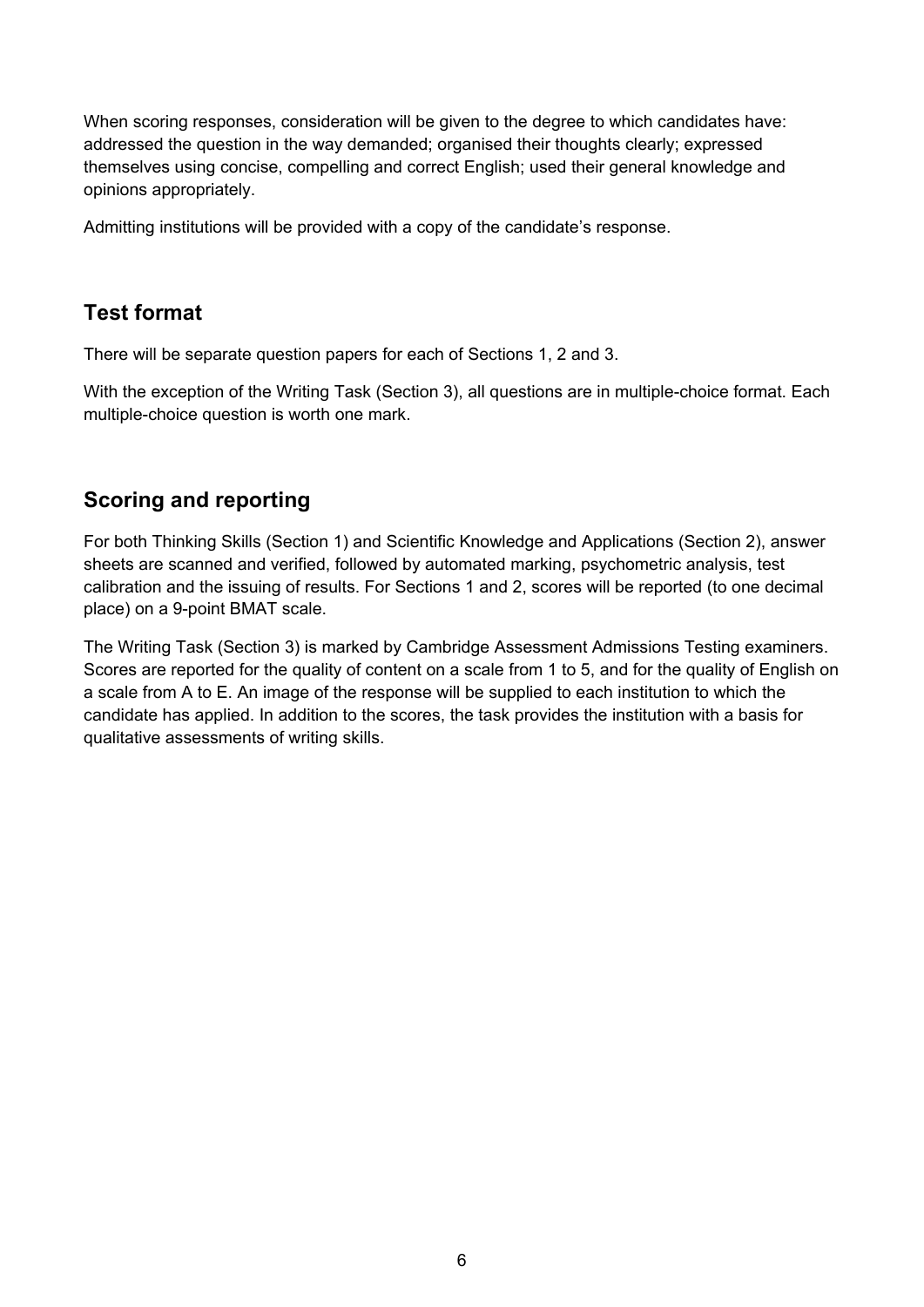# **BMAT Section 2: Assumed Subject Knowledge**

The material that follows outlines the scientific and mathematical knowledge assessed in BMAT Section 2. Questions may draw upon any aspects of the specification and may include topics from more than one specification area.

Where mention is made of a particular quantity, knowledge of the SI unit of that quantity is also expected, including the relationship of the unit to other SI units through the equations linking their quantities.

Candidates are expected to be familiar with the following SI prefixes:

| $10^{-9}$ |
|-----------|
| $10^{-6}$ |
| $10^{-3}$ |
| $10^{-2}$ |
| $10^{-1}$ |
| $10^3$    |
| $10^6$    |
| 10 $^9$   |
|           |

Candidates are expected to be familiar with the use of negative indices in units, for example  $ms^{-1}$ for velocity.

| Page |
|------|
| 8    |
| 15   |
| 25   |
| 34   |
|      |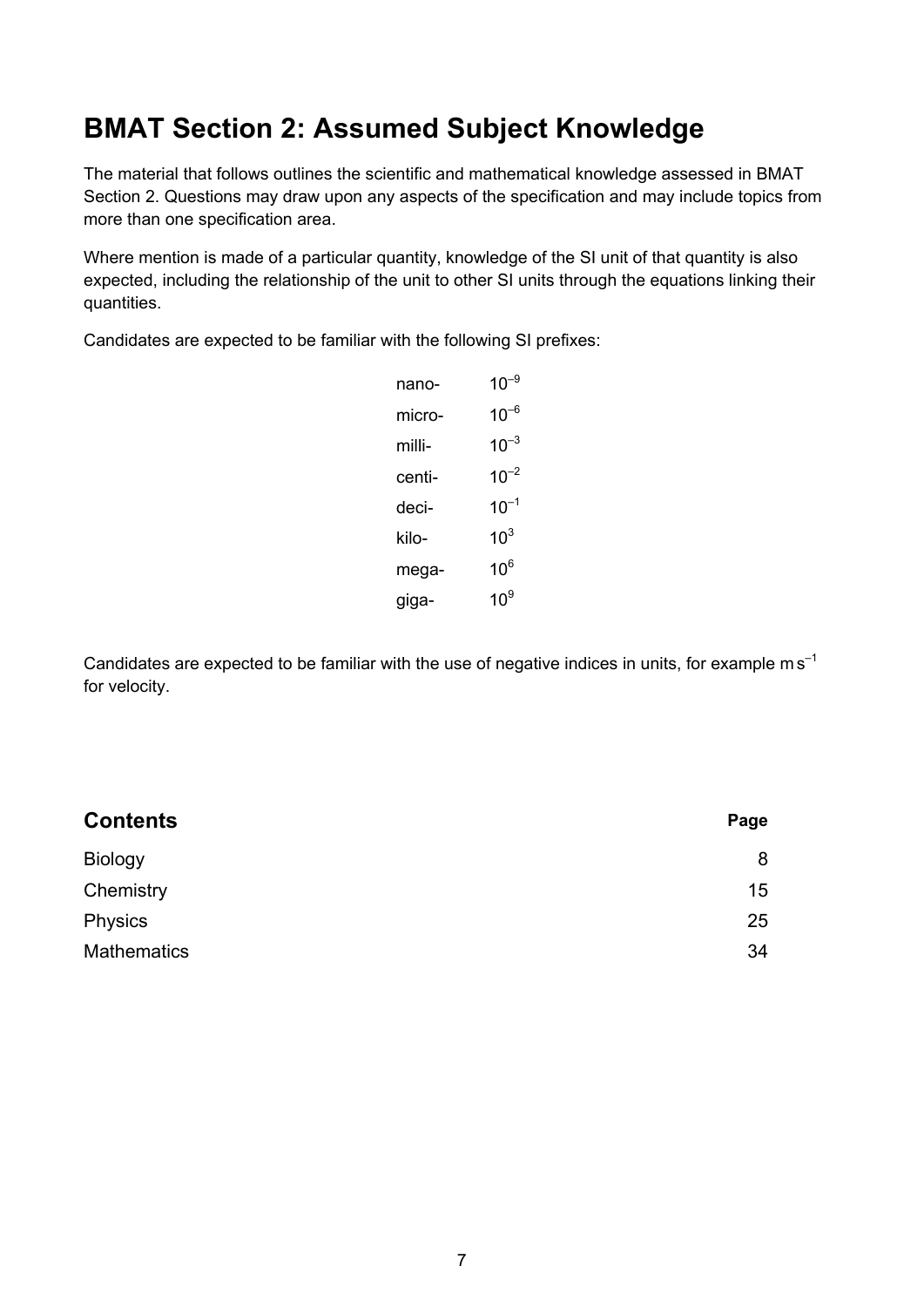# **BIOLOGY**

#### **B1. Cells**

- B1.1 Know and understand the structure and function of the main sub-cellular components of both animal and plant eukaryotic cells to include:
	- a. cell membrane
	- b. cytoplasm
	- c. nucleus
	- d. mitochondrion
	- e. cell wall (plant only)
	- f. chloroplast (plant only)
	- g. vacuole (plant only)
- B1.2 Know and understand the structure and function of the main sub-cellular components of prokaryotic cells (bacteria) to include:
	- a. cell membrane
	- b. cytoplasm
	- c. cell wall
	- d. chromosomal DNA/no 'true' nucleus
	- e. plasmid DNA
- B1.3 Know and understand the levels of organisation as: cells to tissues to organs to organ systems.

#### **B2. Movement across membranes**

B2.1 Know and understand the processes of diffusion, osmosis and active transport, including examples in living and non-living systems.

#### **B3. Cell division and sex determination**

- B3.1 Mitosis and the cell cycle:
	- a. Know and understand that the cell cycle includes interphase (the cell grows and DNA is copied) and mitosis (division leading to two daughter cells that have the same number of chromosomes so are genetically identical to each other and the parental cell).
	- b. Know and understand the role of mitosis in growth by increasing cell numbers, repair of tissues, replacement of worn out cells and asexual reproduction.
	- c. Understand that cancer is the result of changes in cells that lead to uncontrolled growth and division.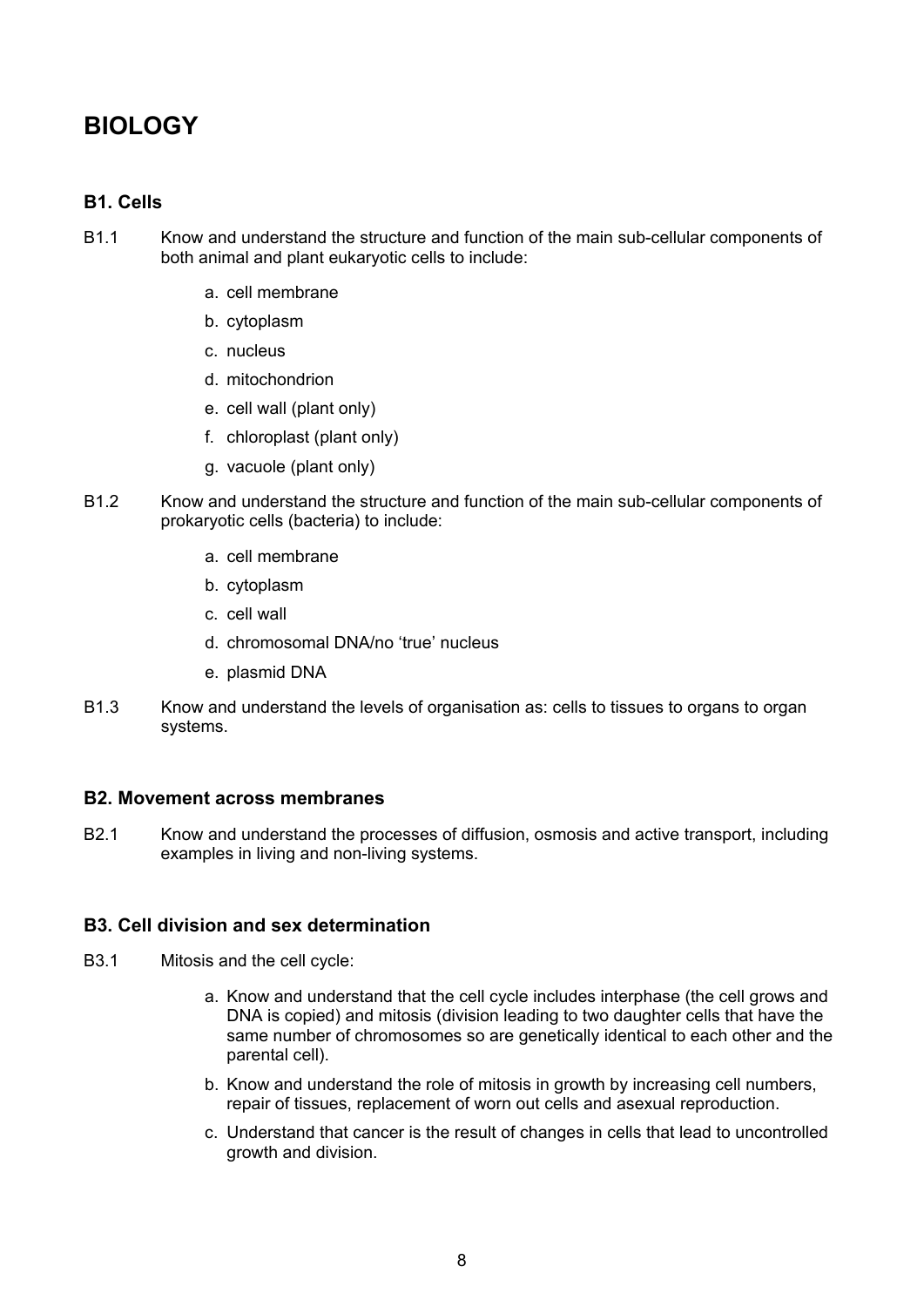- B3.2 Meiosis and the cell cycle:
	- a. Know and understand the cell cycle includes interphase (the cell grows and DNA is copied) and meiosis (division that produces daughter cells, known as gametes, in which the chromosome number is halved from diploid to haploid so they have a single set of chromosomes). Each daughter cell will be genetically different.
	- b. Know and understand the role of meiosis in reducing the chromosome number and that the full chromosome complement is restored at fertilisation.
- B3.3 Asexual and sexual reproduction:
	- a. Know and understand that asexual reproduction involves one parent and that offspring are genetically identical when no mutations occur.
	- b. Know and understand that sexual reproduction involves two parents and that offspring are genetically different in relation to each other and the parents, leading to (increased) variation.
- B3.4 Sex determination:
	- a. Know that, in most mammals including humans, females are XX and males are XY.
	- b. Be able to establish the sex and ratio of offspring using genetic diagrams.

#### **B4. Inheritance**

- B4.1 Know the nucleus as a site of genetic material/chromosomes/genes in plant and animal cells.
- B4.2 Know and understand the following genetic terms:
	- a. gene
	- b. allele
	- c. dominant
	- d. recessive
	- e. heterozygous
	- f. homozygous
	- g. phenotype
	- h. genotype
	- i. chromosome

#### B4.3 Monohybrid crosses:

- a. Use and interpret genetic diagrams to depict monohybrid (single gene) crosses.
- b. Use family trees/pedigrees.
- c. Express outcome as ratios, numbers, probabilities or percentages.
- d. Understand the concept of inherited conditions.
- e. Know that most phenotypic features are the result of multiple genes rather than a single gene inheritance.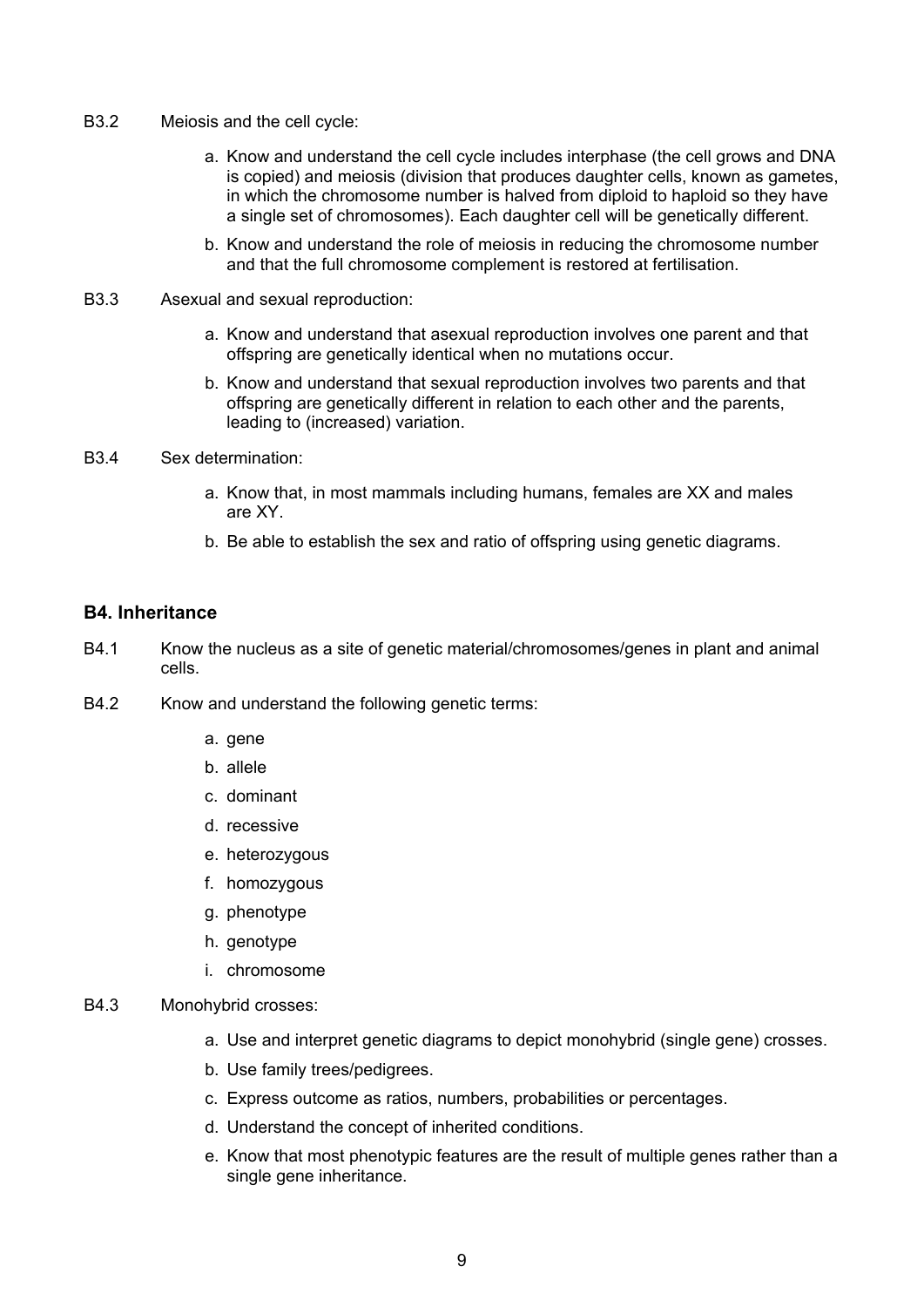#### **B5. DNA**

- B5.1 Understand that:
	- a. the genome is the entire genetic material (DNA) of an organism.
	- b. chromosomes contain DNA.
- B5.2 Describe the structure of DNA:
	- a. Know that DNA is a polymer made up of two strands forming a double helix.
	- b. Know that DNA is made from four different nucleotides, each consisting of a common sugar and phosphate group along with one of four different bases attached to the sugar.
	- c. Know the complementary pairs of bases adenine  $(A)$  with thymine  $(T)$ , guanine (G) with cytosine (C) – and that the sequence of these bases is the genetic code.
- B5.3 Protein synthesis:
	- a. Know and understand that genes carry the code for proteins.
	- b. Know and understand that the genetic code is 'read' as triplets, and that each triplet codes for an amino acid.
	- c. Understand that protein synthesis involves the production of proteins from amino acids.
- B5.4 Gene mutations:
	- a. Understand that a mutation is a change in the DNA.
	- b. Know that most mutations have no effect on the phenotype, some will have a small effect, whilst occasionally others will determine the phenotype.

## **B6. Gene technologies**

- B6.1 Genetic engineering:
	- a. Understand the process of genetic engineering to include:
		- i. taking a copy of a gene from (DNA/chromosomes of) one organism.
		- ii. insertion of that gene into the DNA of another organism.
		- iii. the roles of restriction enzymes and ligases.
	- b. Recall examples of genetic engineering in different cell types.
	- c. Explain the benefits and risks of using genetic engineering in medical applications.
- B6.2 Stem cells:
	- a. Know that embryonic stem cells can give rise to any cell type.
	- b. Know that cells lose this ability as an animal matures.
	- c. Know the functions of stem cells including adult stem cells.
	- d. Explain the benefits and risks of using stem cells in medical applications.
- B6.3 Selective breeding:
	- a. Understand the impact of selective breeding on domesticated animals.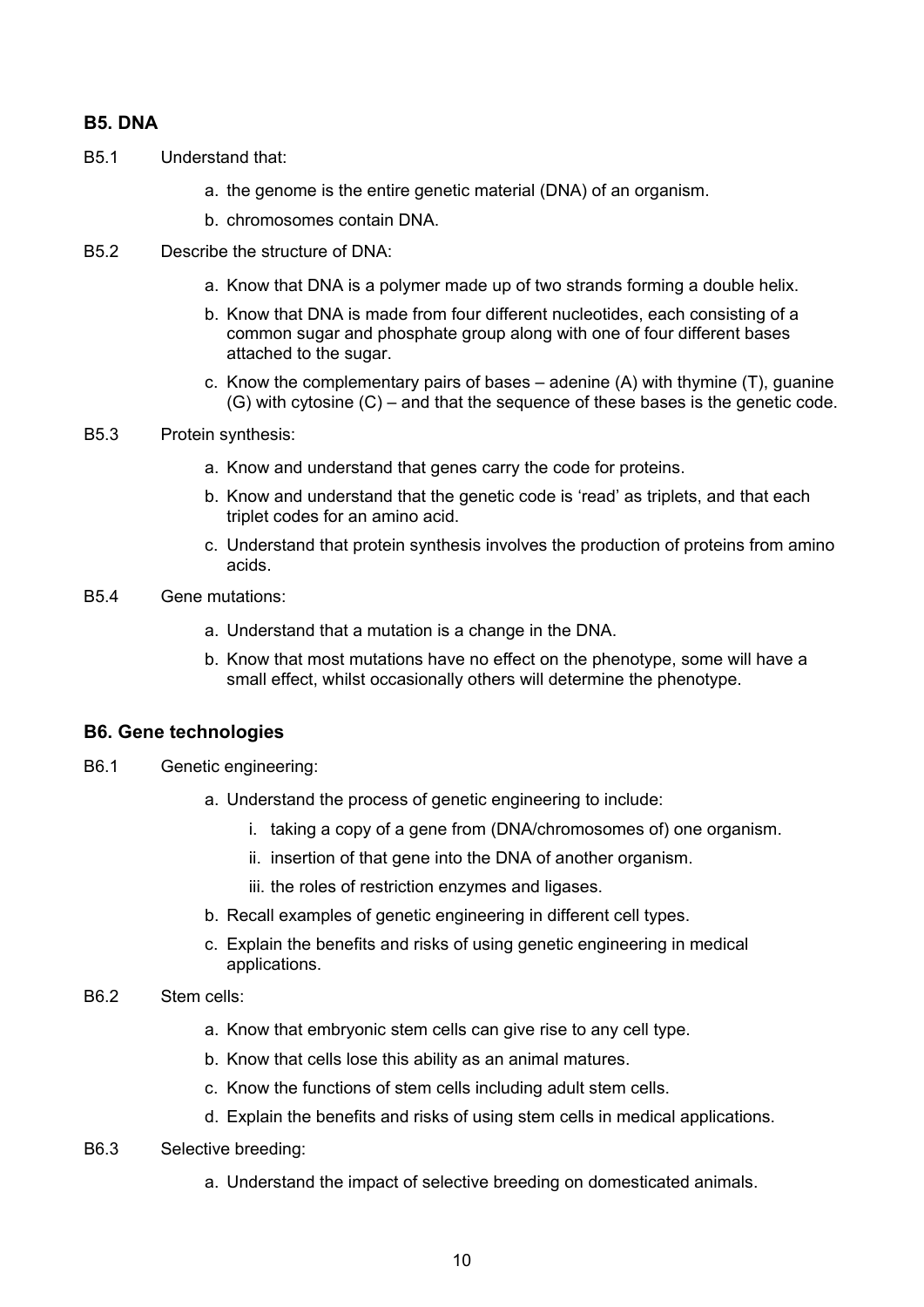# **B7. Variation**

- B7.1 Natural selection and evolution:
	- a. Know that there is usually extensive genetic variation within a population of a species.
	- b. Describe evolution as a change in the inherited characteristics of a population over time through a process of natural selection which may result in the formation of a new species.
	- c. Explain how evolution can occur through natural selection of variants that give rise to phenotypes best suited to their environment.
	- d. Understand antibiotic resistance and that it is an example of evolution through natural selection.
- B7.2 Sources of variation:
	- a. Understand that variation can be genetic/inherited, resulting in a range of phenotypes.
	- b. Understand that variation can also be environmental, which affects a range of phenotypes.

#### **B8. Enzymes**

- B8.1 Understand that enzymes are biological catalysts.
- B8.2 Understand the mechanism of enzyme action including the active site and enzyme specificity.
- B8.3 Understand the factors affecting the rate of enzyme action:
	- a. temperature

b. pH

B8.4 Know the role of the amylases, proteases and lipases in digestion.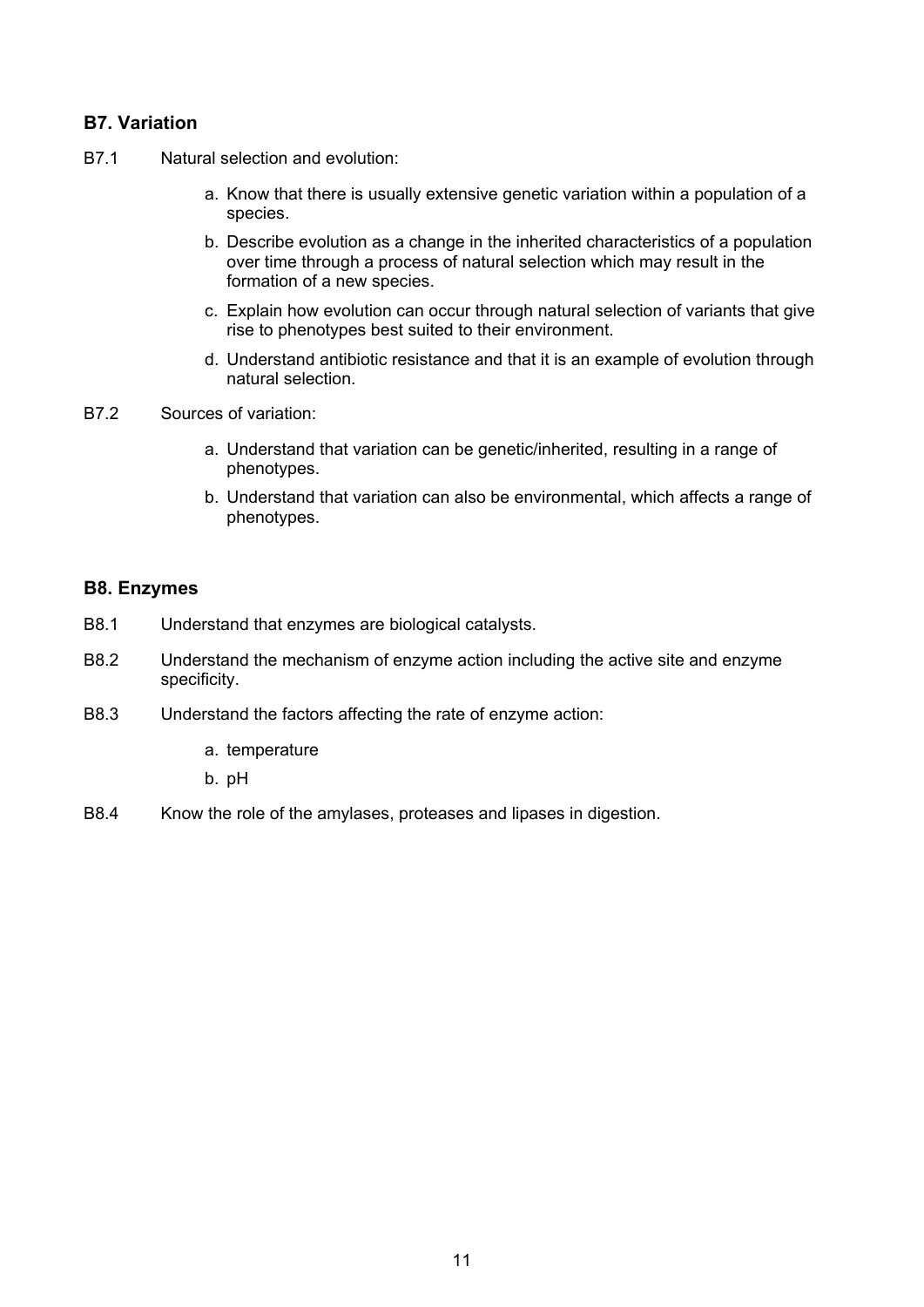# **B9. Animal physiology**

- B9.1 Respiration:
	- a. Understand the process of cellular respiration.
	- b. Understand the process of aerobic respiration, including the word equation.
	- c. Understand the process of anaerobic respiration in animals, including the word equation.

#### B9.2 Organ systems:

- a. Nervous system:
	- i. Understand that the central nervous system comprises the brain and spinal cord.
	- ii. Explain the structure and function of sensory neurones, relay neurones, motor neurones, synapses and the reflex arc.
- b. Respiratory system:
	- i. Explain the structure and function of the respiratory (breathing) system, including the structure of the thorax.
	- ii. Understand the processes of ventilation and gas exchange.
	- iii. Understand the importance of a high surface area **:** volume ratio for the gas exchange process.
- c. Circulatory system:
	- i. Understand the structure and function of the circulatory system, including the heart, heart rate and ECGs, and the blood vessels (arteries, veins and capillaries).
	- ii. Understand the composition and function of the blood (red blood cells carry oxygen; white blood cells are involved in antibody production and phagocytosis; platelets are involved in blood clotting; and plasma is involved both in the transport of blood components and other dissolved substances including hormones, antibodies, urea and carbon dioxide, and in the distribution of heat).
	- iii. Understand the relationship with the gaseous exchange system.
	- iv. Understand the need for exchange surfaces and a transport system in multicellular organisms in terms of surface area**:** volume ratio.
- d. Digestive system:
	- i. Understand the structure and function of the digestive system.
	- ii. Understand the processes of peristalsis, digestion, absorption and egestion.
- e. Excretory system:
	- i. Understand the structure and function of the excretory system, including the kidney and the nephron.
	- ii. Understand the role of the kidneys in homeostasis.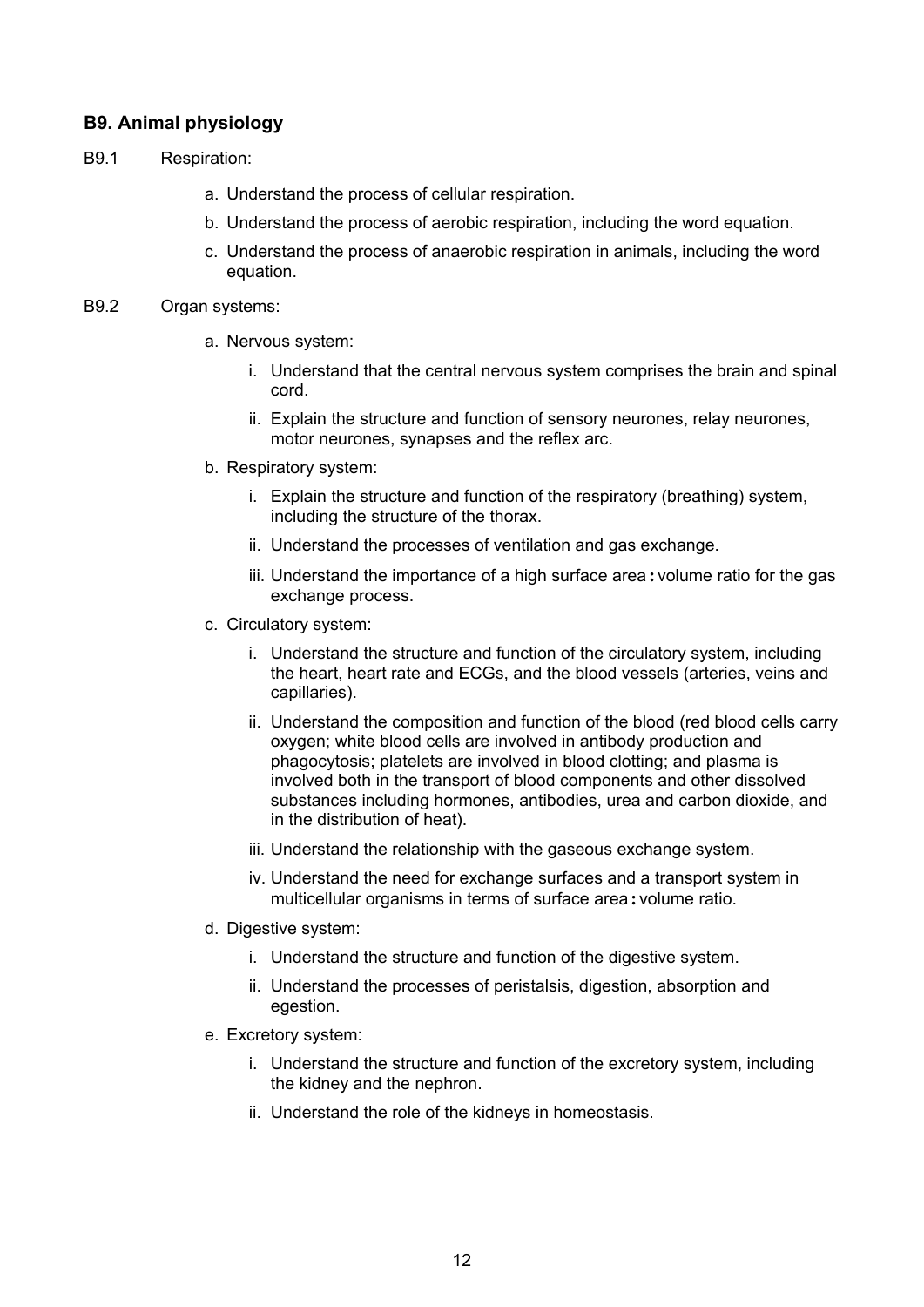- B9.3 Homeostasis:
	- a. Know that homeostasis is the maintenance of a constant internal environment, and appreciate its importance.
	- b. Understand the concept of negative feedback.
	- c. Understand the regulation of blood glucose levels, including the role of insulin and glucagon.
	- d. Understand type 1 and type 2 diabetes, and how type 1 diabetes can be treated.
	- e. Understand the regulation of water content (including ADH) and the regulation of temperature.

#### B9.4 Hormones:

- a. Recall that hormones are released from specific endocrine glands and travel in the blood to their target structures.
- b. Explain the roles of thyroxine and adrenaline in the body, including thyroxine as an example of a negative feedback system.
- c. Describe the role of hormones in human reproduction including:
	- i. those in the menstrual cycle (FSH, LH, oestrogen and progesterone)
	- ii. those in contraception, and the differences between hormonal and non-hormonal forms of contraception.

#### B9.5 Disease and body defence:

- a. Communicable diseases:
	- i. Know that communicable diseases are caused by pathogenic bacteria, viruses, protists and fungi.
	- ii. Understand the transmission routes of sexually transmitted infections, including the effect on the immune system of HIV which results in AIDS.
	- iii. Understand the treatment of disease, including the use of antibiotics, vaccines (role of dead and inactive pathogens, antibody production and formation of memory cells) and techniques to prevent the spread of pathogens including HIV.
	- iv. Understand the process of discovery and development of new medicines including pre-clinical and clinical testing.
- b. Non-communicable diseases:
	- i. Know that the following diseases are caused by the interaction of many factors: cardiovascular disease, many forms of cancer, some lung and liver diseases and diseases influenced by nutrition, including type 2 diabetes.
	- ii. Know that cardiovascular disease can be treated/managed using life-long medication (including statins, anti-coagulants and anti-hypertensive drugs), surgical procedures (including stents and bypass for coronary heart disease), and lifestyle changes (including reducing smoking, more exercise and a balanced diet).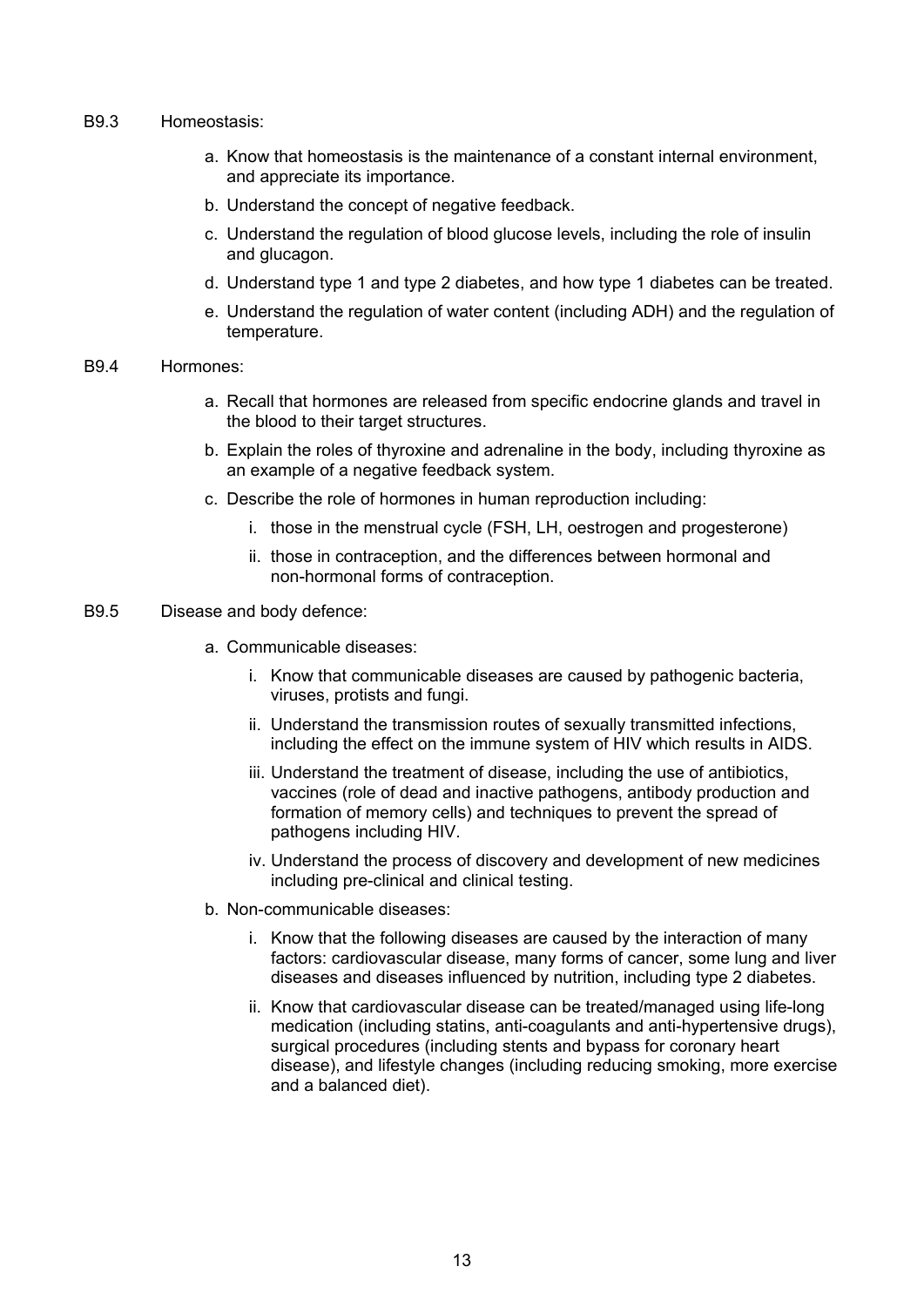## **B10. Ecosystems**

- B10.1 Levels of organisation in an ecosystem:
	- a. Describe the organisation of levels within an ecosystem from individuals through to populations, and from communities through to ecosystems.
	- b. Understand that communities are affected by abiotic and biotic factors.
	- c. Appreciate the factors that can cause a population to change in size.
	- d. Describe the importance of interdependence in ecosystems (relating to predation, mutualism and parasitism) and of competition in a community.
	- e. Know and understand that photosynthetic organisms are the primary producers of food in an ecosystem, and therefore biomass.
- B10.2 Material cycling:
	- a. Explain the importance of the carbon cycle to include the following processes:
		- i. photosynthesis
		- ii. respiration
		- iii. combustion
		- iv. decomposition
	- b. Understand the importance of the water cycle to living organisms.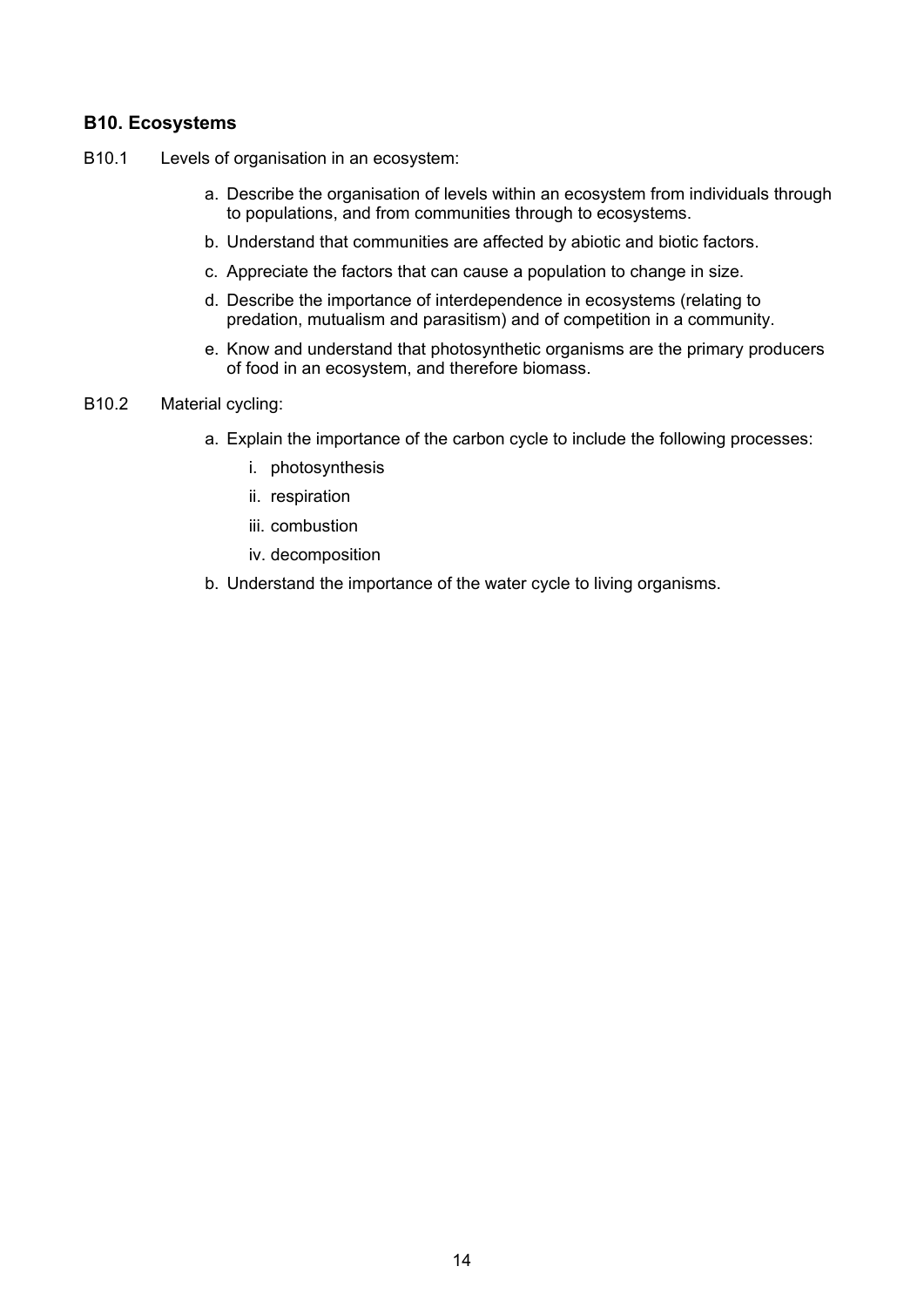# **CHEMISTRY**

#### **C1. Atomic structure**

- C1.1 Describe the structure of the atom as a central nucleus (containing protons and neutrons) surrounded by electrons moving in shells/energy levels.
- C1.2 Know the relative masses and charges of protons, neutrons and electrons, and recognise that most of the mass of an atom is in the nucleus.
- C1.3 Know and be able to use the terms *atomic number* and *mass number*, together with standard notation (e.g.  $^{12}_{6}$ C), and so be able to calculate the number of protons, neutrons and electrons in any atom or ion.
- C1.4 Use the atomic number to write the electron configurations of the first 20 elements in the Periodic Table (H to Ca) in comma-separated format (e.g. 2,8,8,1 for a potassium atom).
- C1.5 Know the definition of isotopes as atoms of an element with the same number of protons but different numbers of neutrons (so having different mass numbers). Use data, including that from a mass spectrometer, to identify the number and abundances of different isotopes of elements.
- C1.6 Know and use the concept of relative atomic mass, *A*r, including calculating values from given data.

## **C2. The Periodic Table (IUPAC conventions, Groups are labelled as 1-18)**

- C2.1 Know that Periods are horizontal rows and Groups are vertical columns.
- C2.2 Know that the elements are arranged in the order of increasing atomic number.
- C2.3 Recall the position of metals and non-metals in the Periodic Table: alkali metals (Group 1), alkaline earth metals (Group 2), common non-metals in Group 16, the halogens (Group 17), the noble gases (Group 18) and the transition metals.
- C2.4 Know and use the relationship between the position of an atom in the Periodic Table (Group and Period) and the electron configuration of the atom.
- C2.5 Understand that elements in the same Group have similar chemical properties and that down a metal Group, reactivity increases and down a non-metal Group, reactivity decreases.

#### **C3. Chemical reactions, formulae and equations**

- C3.1 Understand that in a chemical reaction, new substances are formed by the rearrangement of atoms and their electrons, but no nuclei are destroyed or created.
- C3.2 Know the chemical formulae of simple, common ionic and covalent compounds.
- C3.3 Know and use state symbols: solid (s), liquid (l), gas (g), aqueous solution (aq).
- C3.4 Be able to construct and balance a chemical equation, including ionic and half-equations.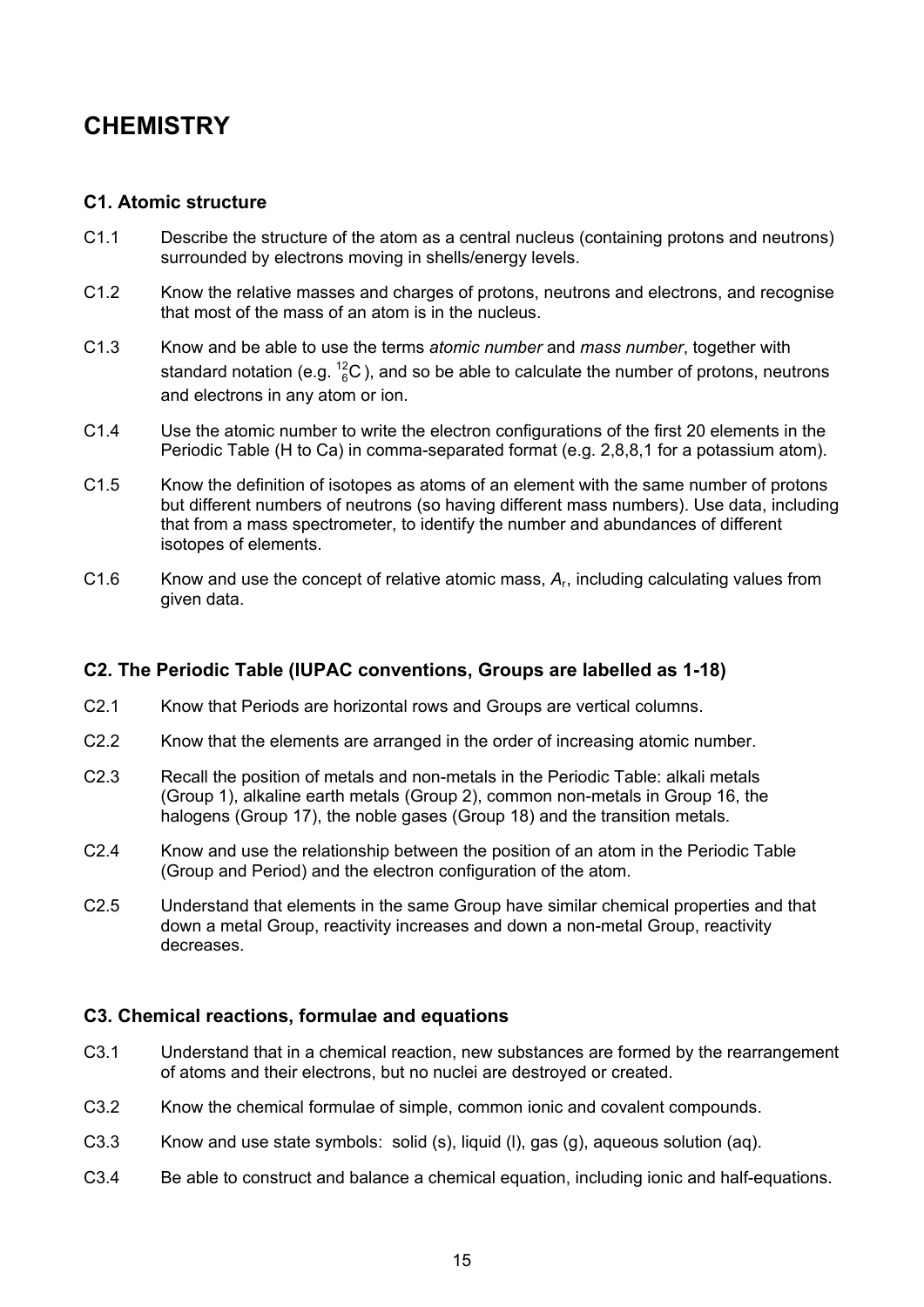- C3.5 Understand that often chemical reactions can be reversible and do not go to completion. All of the reactants do not turn fully into the products but the reaction reaches a state of equilibrium in a closed system.
	- a. Know the factors that can affect the position of an equilibrium (concentration of reactants/products, temperature, overall pressure).
	- b. Predict the effect of changing these factors on the position of equilibrium.

#### **C4. Quantitative chemistry**

- C4.1 Use *A*<sup>r</sup> values to calculate the relative molar mass, *M*r.
- C4.2 Know that Avogadro's number gives the number of particles in one mole of a substance.
- C4.3 Know that one mole of a substance is the *A*r or *M*<sup>r</sup> in grams, and perform conversions of grams to moles and *vice versa* (including working in tonnes and kilograms). Know that the amount of a substance corresponds to the number of moles of a substance.
- C4.4 Calculate the percentage composition by mass of a compound using given *A*<sup>r</sup> values.
- C4.5 Know that the *empirical formula* is the simplest integer ratio of atoms in a compound. Find the empirical formula of a compound from a variety of data, such as the percentage composition by mass of the elements present or reacting masses. Find the molecular formula from the empirical formula if given the *M*<sup>r</sup> value.
- C4.6 Use balanced chemical equations to calculate the masses of reactants and products, including if there is a limiting reactant present.
- C4.7 Be able to construct balanced chemical equations from reacting masses or gas volumes data.
- C4.8 Understand that (for an ideal gas) one mole of a gas occupies a set volume at a given temperature and pressure (for example,  $24 \text{ dm}^3$  at room temperature and pressure (rtp)), and perform conversions of volumes to number of moles, and *vice versa*.
- C4.9 Solutions:
	- a. Understand that concentration can be measured in moldm<sup>-3</sup> or  $\alpha$  dm<sup>-3</sup>, and be able to calculate the concentration given the number of moles (or mass) of solute and the volume of solution.
	- b. Know the term *saturated solution*, be able to calculate solubility and interpret solubility data.
- C4.10 Use the concentrations of solutions (or find the concentrations from given data) and the reacting ratio of reactants from the balanced equation to perform titration calculations.
- C4.11 Calculate the percentage yield of a reaction using the balanced chemical equation and the equation: percentage yield =  $\frac{\text{actual yield (g)}}{\text{actual total}} \times 100$ predicted yield(g)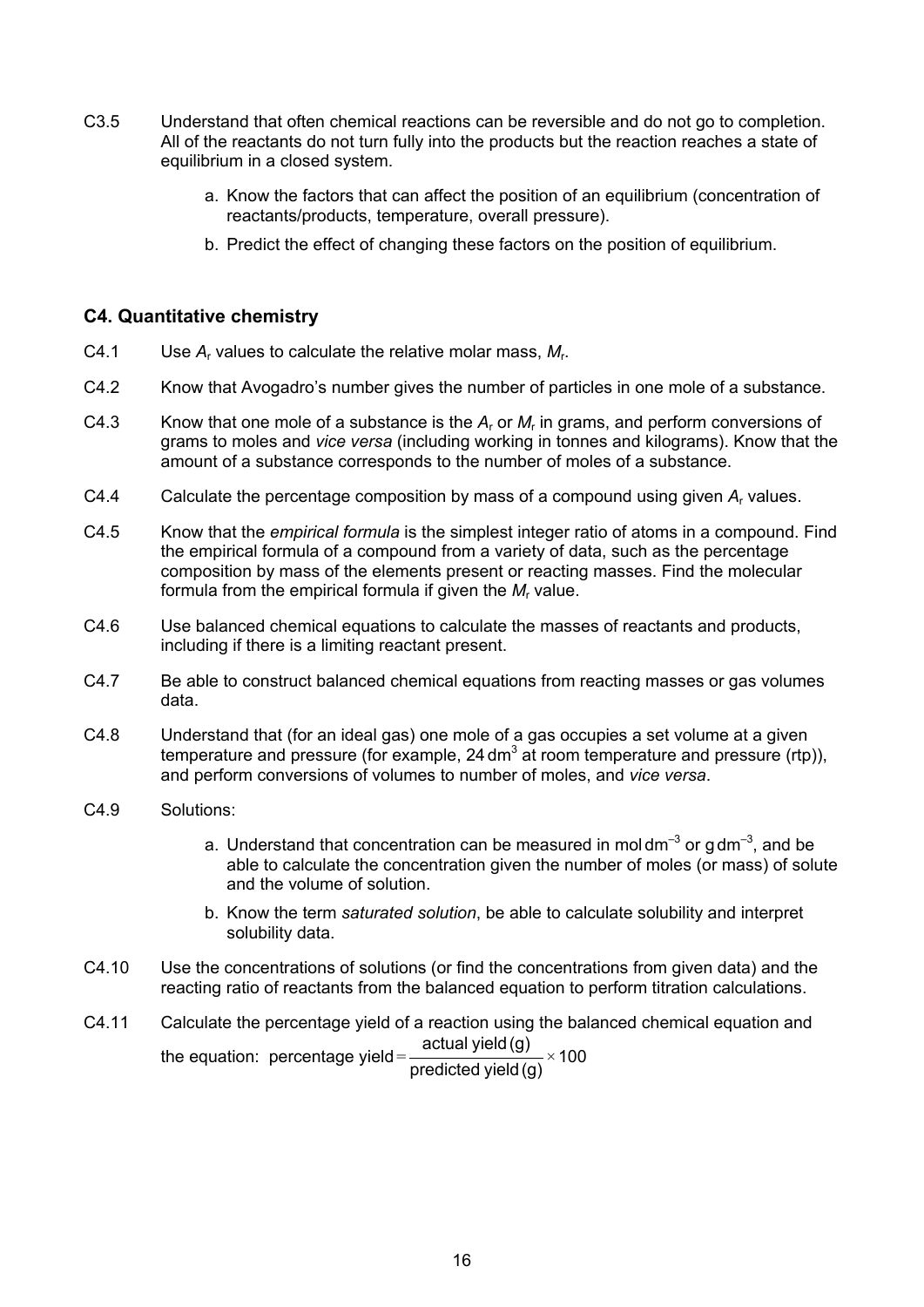#### **C5. Oxidation, reduction and redox**

- C5.1 Know that on a basic level, oxidation is the gain of oxygen and that reduction is the removal of oxygen.
- C5.2 Know and be able to use the concept that oxidation and reduction are the transfer of electrons, i.e. reduction is the gain of electrons and oxidation is the loss of electrons.
- C5.3 Determine and use the oxidation states of atoms in simple inorganic compounds.
- C5.4 Identify any chemical equation that involves: oxidation only, reduction only, redox (both oxidation and reduction taking place), or no oxidation/reduction.
- C5.5 Understand the concept of *disproportionation* and recognise reactions (or species) where this occurs.
- C5.6 Understand the terms *oxidising agent* and *reducing agent*, and be able to identify them in reactions.

#### **C6. Chemical bonding, structure and properties**

- C6.1 Define and understand the differences between elements, compounds and mixtures.
- C6.2 Understand that atoms often react to form compounds which have the electron configuration of a noble gas (Group 18). Understand that the type of bonding taking place depends on the atoms involved in the reaction.
- C6.3 Ionic bonding:
	- a. Know that ions are formed by transfer of electrons from atoms of metals to atoms of non-metals, and that these ions (of opposite charge) attract to form ionic compounds.
	- b. Predict the charge of the most stable ions formed from elements in Groups 1, 2, 16 and 17 and aluminium by consideration of their electron configuration.
- c. Know the chemical formulae of common compound ions, e.g.  $CO_3^2$  and OH  $\overline{\phantom{a}}$ .
	- d. Know that when an element can exist in more than one oxidation state, e.g. Cu, Fe, then Roman numerals are used to denote the one present, e.g. iron(III) chloride for  $FeCl<sub>3</sub>$ .
	- e. Determine the formulae of ionic compounds from their constituent ions.
	- f. Understand the general physical properties of ionic compounds, such as melting point and conductivity.
- C6.4 Covalent bonding:
	- a. Know that a covalent bond is formed when atoms share one (or more) pair(s) of electrons, generally between non-metals.
	- b. Understand that covalently bonded substances can be small molecules (e.g. water, ammonia, methane) or giant structures (e.g. diamond, graphite, silicon dioxide).
	- c. Understand the general physical properties of substances composed of small molecules or of those that exist as giant covalent structures.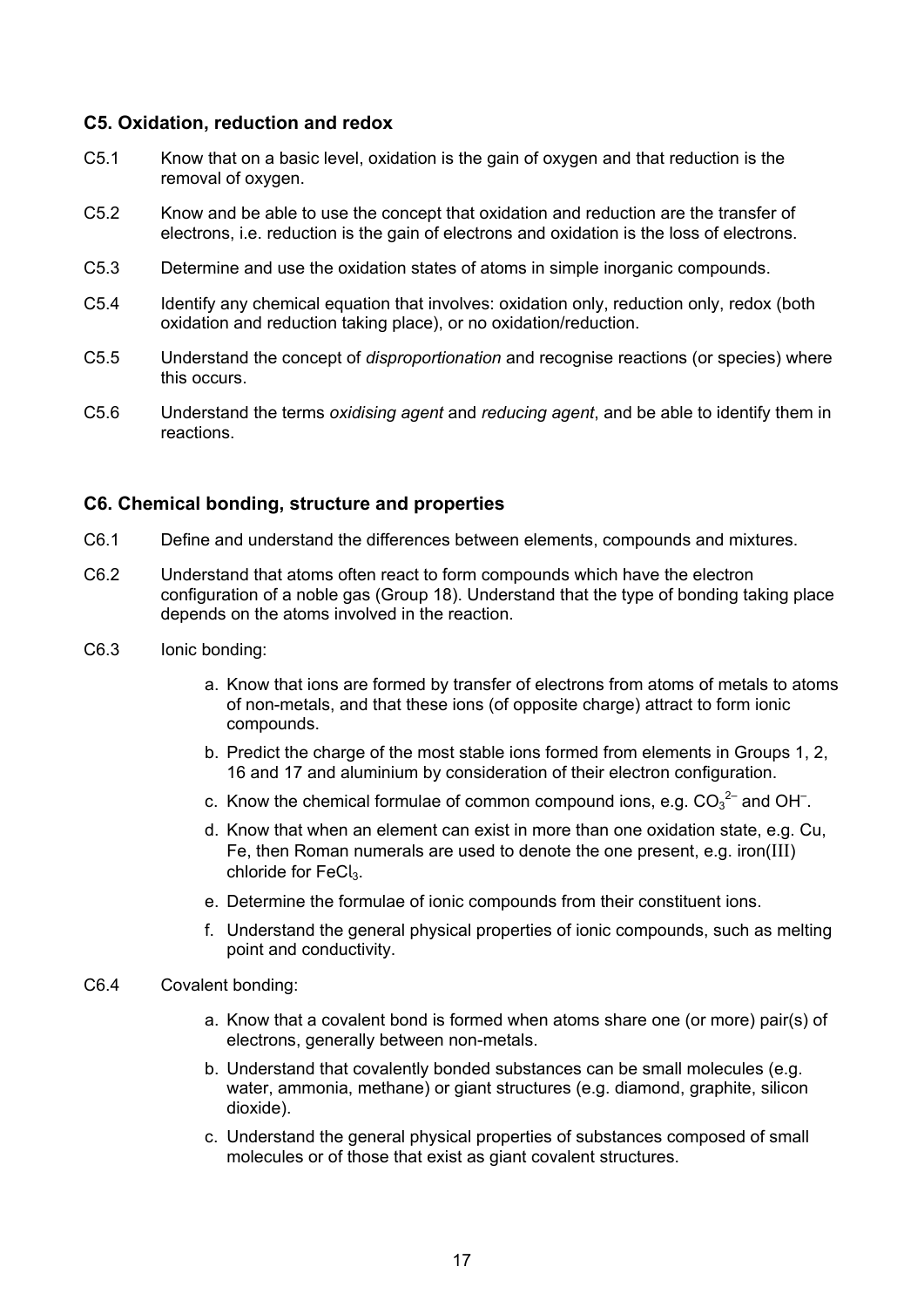- C6.5 Metallic bonding:
	- a. Understand that solid metals exist as a giant structure of positively charged ions surrounded by delocalised (free) electrons.
	- b. Understand the general physical properties of metals, such as melting point and conductivity.
- C6.6 Understand that intermolecular forces can exist between molecules, and that these forces must be overcome in melting and boiling.
- C6.7 Be able to relate structure and bonding to physical properties, such as melting point and conductivity.

#### **C7. Group chemistry**

- C7.1 Know the physical and chemical properties of the alkali metals (Group 1), the halogens (Group 17) and the noble gases (Group 18).
- C7.2 Describe the trends in chemical reactivity and physical properties of the alkali metals (Group 1) and make predictions based on those trends.
- C7.3 The halogens (Group 17):
	- a. Describe the trends in chemical reactivity and physical properties of the halogens and make predictions based on those trends.
	- b. Explain what is meant by a displacement reaction, in terms of reactivity competition, between halogens and halide ions.

#### **C8. Separation techniques**

- C8.1 Know that chemical processes are required to displace constituent elements from their compounds.
- C8.2 Know that physical processes are required to separate mixtures, including miscible/immiscible liquids and dissolved/insoluble solids.
- C8.3 Know when to apply the following separation techniques: simple/fractional distillation, paper chromatography (including use of  $R_f$  values), use of a separating funnel, centrifugation, dissolving, filtration, evaporation and crystallisation.
- C8.4 Know how to establish the purity of a substance using chromatography.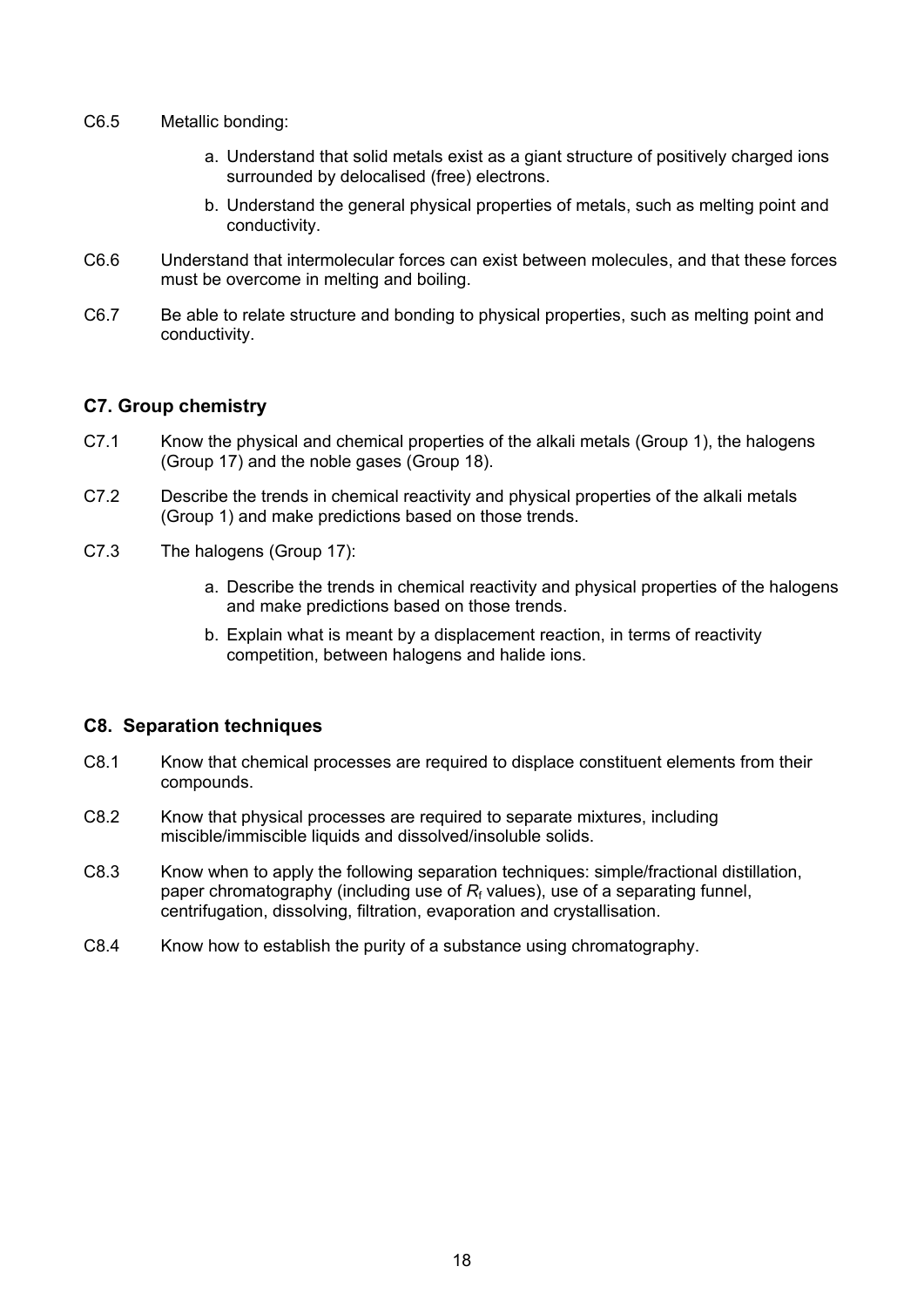#### **C9. Acids, bases and salts**

- C9.1 Acids:
- a. Define an acid as a substance that can form  $H^+(aq)$  ions or that is an  $H^+$  donor.
	- b. Describe reactions with metals, carbonates, metal hydroxides and metal oxides in which salts are formed.
	- c. Understand the terms *strong*, *weak*, *dilute* and *concentrated*.
	- d. Know that some oxides of non-metals react with water to form acidic solutions.
	- e. Recall that pH is a measure of  $H^+$  ion concentration, and recall that a change of 1 on the pH scale corresponds to a change by a factor of 10 in  $H^+$  ion concentration.
	- f. Know that one mole of some acidic substances is able to form/donate more than one mole of H<sup>+</sup> ions, including the use of the terms *mono*-, *di*-, *tri*-, and *polyprotic*.

#### C9.2 Bases:

- a. Define a base as a substance that can form OH $\bar{ }$ (aq) ions or that is an H<sup>+</sup> acceptor.
	- b. Understand the terms *strong*, *weak*, *dilute* and *concentrated*.
	- c. Know that some oxides and hydroxides of metals react with water to form alkaline solutions.
- C9.3 Know that the reaction of an acid with a base can lead to neutralisation and is often exothermic.

#### **C10. Rates of reaction**

- C10.1 Describe the qualitative effects on a rate of reaction of concentration, temperature, particle size, a catalyst and, for gases, pressure.
- C10.2 Know that the rate of reaction can be found by measuring the loss of a reactant or the gain of a product, or by measurement of a physical property over time, and be able to identify which of these measurements can be used in a given situation.
- C10.3 Interpret data in graphical form concerning the rate of a reaction.
- C10.4 Use collision theory to explain changes in the rate of a reaction.
- C10.5 Understand that particles must have sufficient energy when they collide to react, and that this energy is called the activation energy  $(E_a)$ . Identify the activation energy on an energy level diagram.
- C10.6 Know that catalysts:
	- a. are not used up in a reaction.
	- b. are chemically unchanged at the end of a reaction.
	- c. provide an alternative route (reaction mechanism) with a lower activation energy, and interpret this effect on an energy level diagram.
	- d. do not affect the position of an equilibrium.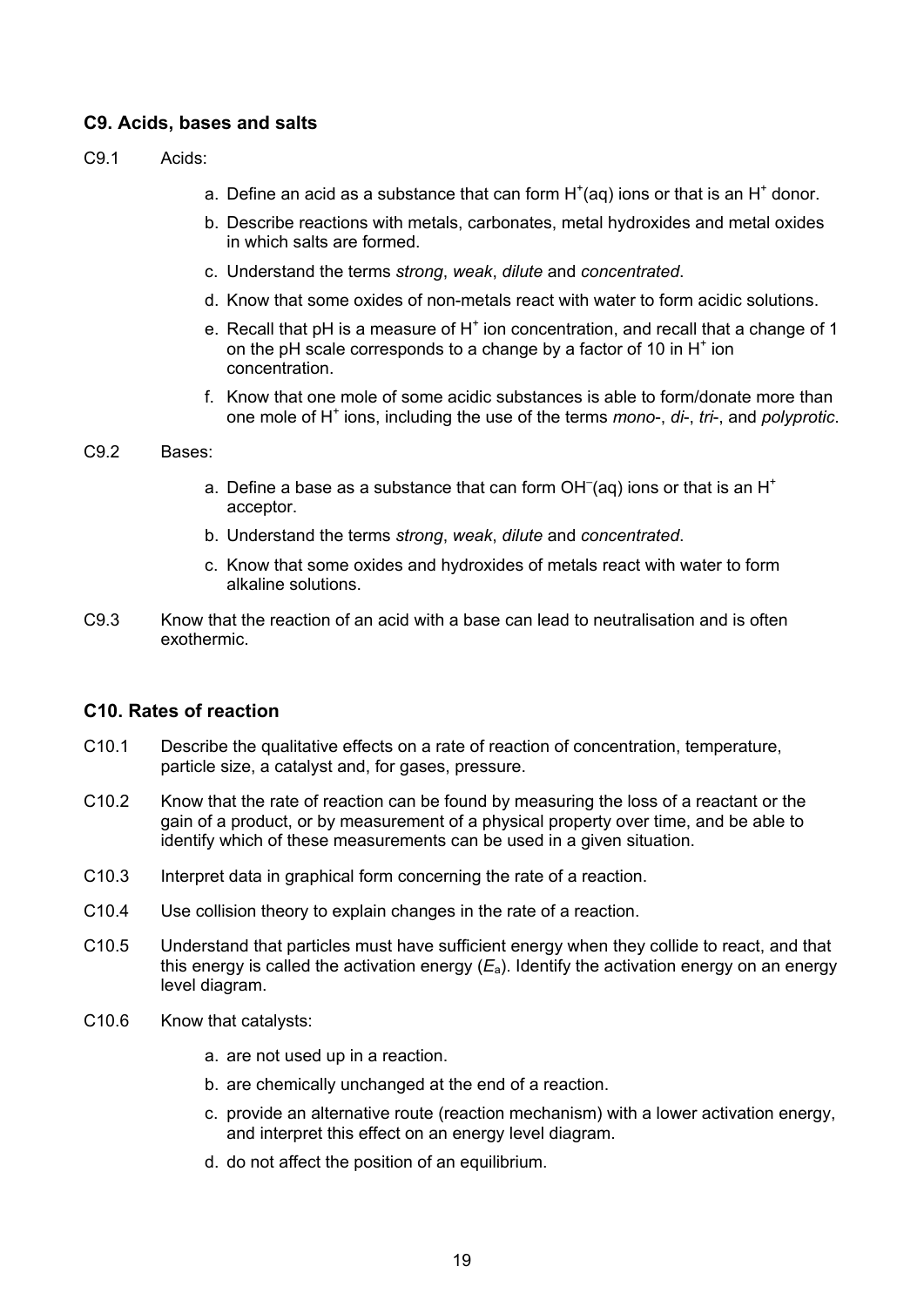# **C11. Energetics**

- C11.1 Understand the concepts of an exothermic reaction, for which ∆*H* is negative (negative enthalpy change), and an endothermic reaction, for which ∆*H* is positive (positive enthalpy change).
- C11.2 Know that if a reversible reaction is exothermic in one direction, it is endothermic in the other direction.
- C11.3 Be able to interpret energy level diagrams.
- C11.4 Be able to calculate energy changes from specific heat capacities and changes in temperature in calorimetry experiments.
- C11.5 Know that bond breaking is endothermic and bond formation is exothermic, and be able to use bond energy data to calculate energy changes.

#### **C12. Electrolysis**

- C12.1 Understand the terms *electrode*, *cathode (negative electrode)*, *anode (positive electrode)*  and *electrolyte*.
- C12.2 Understand why direct current (dc), and not alternating current (ac), is used in electrolysis.
- C12.3 Understand that in electrolysis at the cathode, the cations (positively charged ions) receive electrons (reduction) to change into atoms or molecules, and at the anode, the anions (negatively charged ions) lose electrons to form atoms or molecules (oxidation).
- C12.4 Understand and be able to predict the products of the electrolysis of the following:
	- a. aqueous solutions (including those of salts), including situations where more than one ion/molecule is attracted to a single electrode
	- b. molten binary compounds
- C12.5 Be able to write half-equations for the processes taking place at each electrode.
- C12.6 Explain how electrolysis is used to electroplate objects.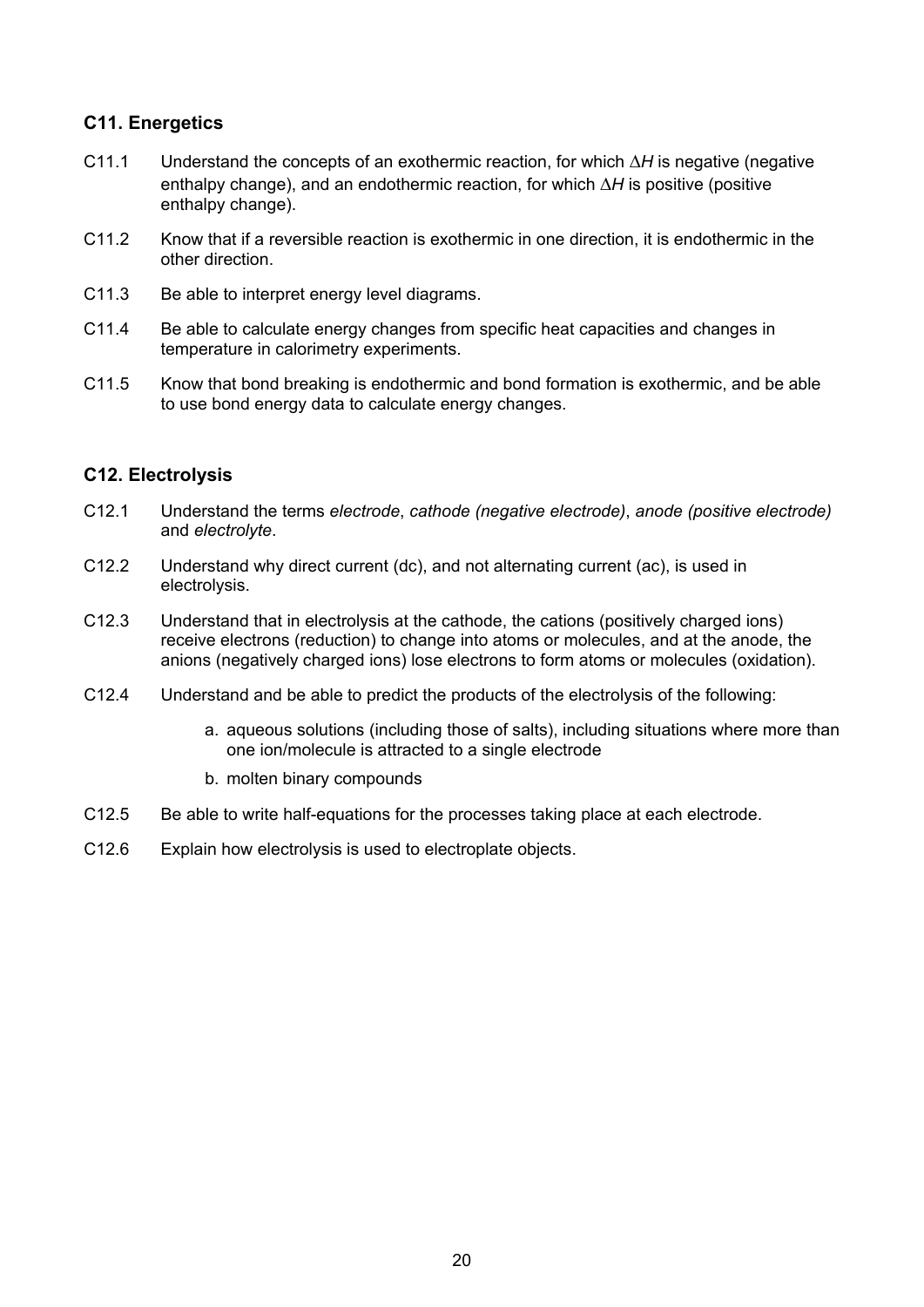## **C13. Carbon/Organic chemistry**

- C13.1 General concepts:
	- a. Know that crude oil is the main source of hydrocarbons and that it is separated into fractions by fractional distillation (names and uses of specific fractions not expected).
	- b. Understand the link between carbon chain length and the following trends in physical properties of hydrocarbons: boiling points, viscosity, flammability.
	- c. Know the use of longer chain alkanes in cracking to form shorter chain alkanes and alkenes, and be able to write balanced chemical equations for these reactions.
	- d. Understand structural isomerism and be able to recognise examples.
	- e. Understand and be able to use the following terms: *molecular formula, full structural formula (displayed structure)* and *condensed structural formula*.
	- f. Understand and be able to use the terms *complete combustion* and *incomplete combustion*, and be able to write balanced chemical equations for such reactions.
	- g. Know the IUPAC guidelines for the systematic naming of carbon compounds, and apply the guidelines in order to be able to name all the compounds in this section of the specification.
	- h. Know and understand the terms *homologous series* and *functional group*.
- C13.2 Alkanes (saturated hydrocarbons):
	- a. Describe alkanes as a homologous series with the general formula of  $C_nH_{2n+2}$ .
	- b. Be able to name, or recognise from the name, the C1 to C6 straight-chain alkanes.
- C13.3 Alkenes (unsaturated hydrocarbons):
	- a. Describe alkenes as a homologous series with a double bond and the general formula  $C_nH_{2n}$ .
	- b. Be able to name, or recognise from the name, C2 to C6 straight-chain alkenes, including the position of the double bond.
	- c. Recognise and be able to use the test for unsaturation with bromine water.
	- d. Know that addition reactions take place with the following substances: hydrogen, halogens, hydrogen halides and steam. Be able to write the balanced chemical equations for these reactions and recognise the formulae of the products formed. (Mechanisms and consideration of carbocation stability are **not** required.)
- C13.4 Polymers:
	- a. Addition polymerisation, polyalkenes:
		- i. Know that alkenes or other molecules with a C=C bond may react with each other to form long-chain saturated molecules called polymers by addition reactions called polymerisation, and that the unsaturated molecules are called monomers.
		- ii. If given an unsaturated monomer molecule, be able to recognise the structure of the polymer and *vice versa*.
		- iii. Be able to recognise the repeating unit of these polymers.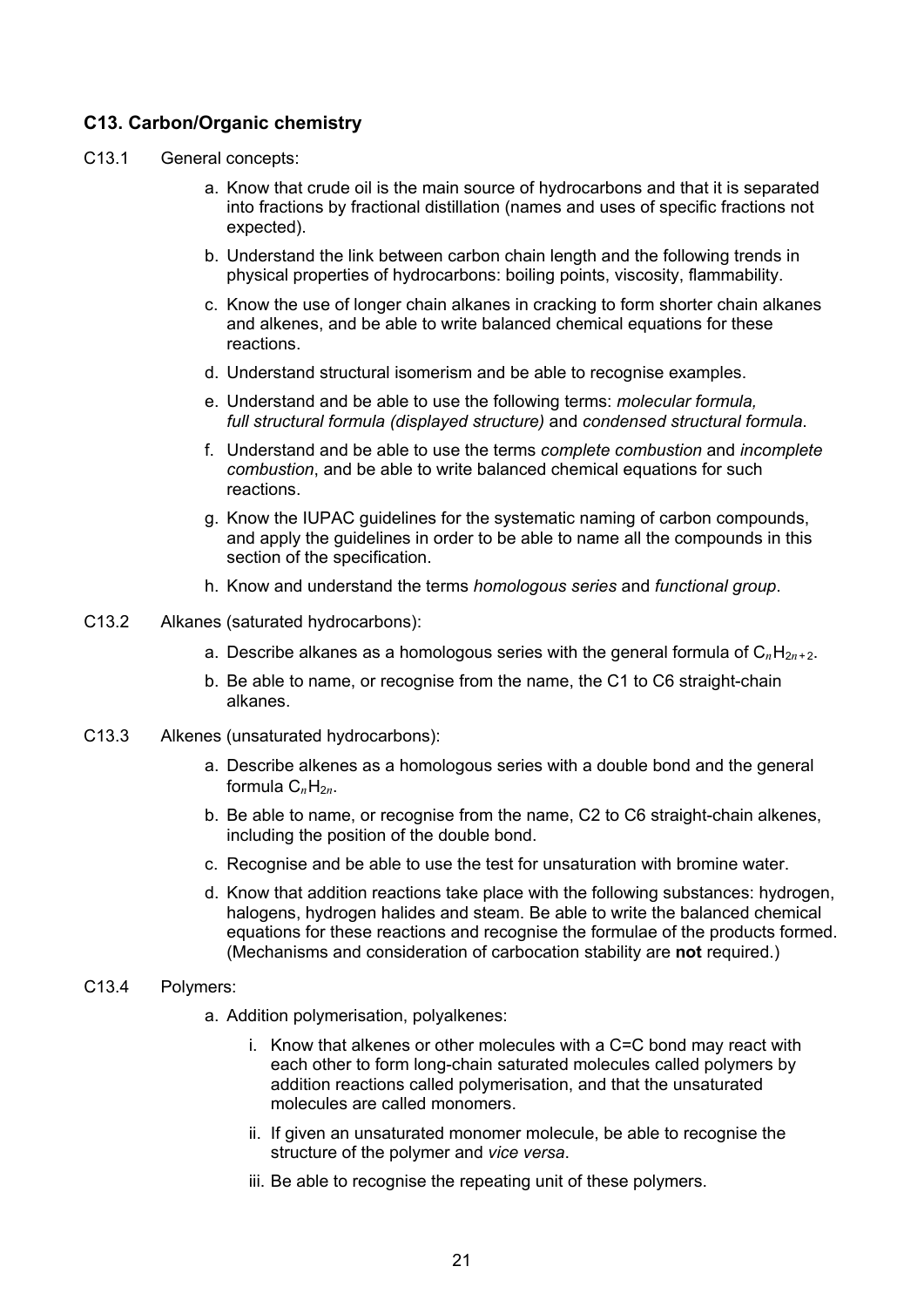- b. Condensation polymerisation, polyesters and polyamides (to include amino acids forming proteins):
	- i. If given the monomer molecules, be able to recognise the structure of the polymer and *vice versa*.
	- ii. Be able to recognise the repeating unit of these polymers.
- c. Understand the terms *biodegradable* and *non-biodegradable* when applied to polymers.

#### C13.5 Alcohols:

- a. Describe alcohols as a homologous series with the general formula  $C_nH_{2n+1}OH$ .
- b. Be able to name, or recognise from the name, C1 to C6 straight-chain alcohols, including the position of the -OH group.
- c. Describe the reaction of alcohols with sodium metal.
- C13.6 Carboxylic acids:
	- a. Describe carboxylic acids as a homologous series with the general formula  $C_nH_{2n+1}$ COOH.
	- b. Be able to name, or recognise from the name, C1 to C6 straight-chain carboxylic acids.
	- c. Describe the chemical properties of carboxylic acids as those of weak acids, and so be able to predict their reactions and determine the formulae of their salts.
	- d. Know that carboxylic acids react with alcohols in the presence of an acid catalyst to produce esters.

#### **C14. Metals**

- C14.1 Understand that the reactivity of a metal is linked to its tendency to form positive ions and the ease of extraction of the metal.
- C14.2 Be able to use displacement reactions to establish the order of reactivity of metals and *vice versa*.
- C14.3 Describe how the uses of metals are related to their physical and chemical properties, e.g. Al, Fe, Cu, Ag, Au, Ti, and understand that alloys can be formed to produce materials with specific properties.
- C14.4 Know that most metal ores are the oxides of the metal, and that the extraction of metals always involves reduction processes.
- C14.5 Know that common properties of transition metals include:
	- a. they are able to form stable ions in different oxidation states
	- b. they often form coloured compounds
	- c. they are often used as catalysts (as ions or atoms)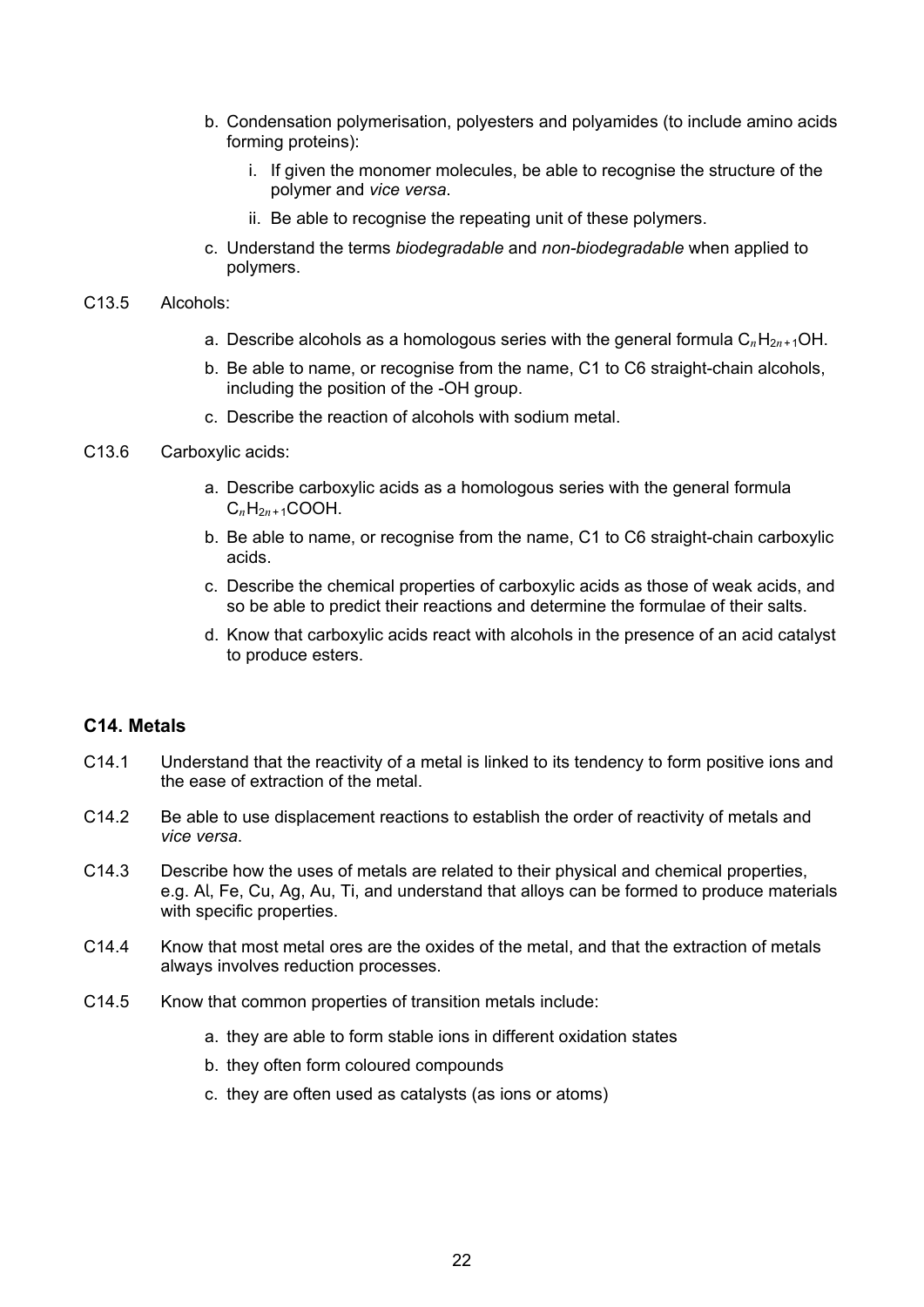#### **C15. Kinetic/Particle theory**

- C15.1 Be able to describe the packing and movement of particles in the three states of matter: solid, liquid and gas.
- C15.2 Understand the changes to the packing and movement of particles in the following changes of state: freezing, melting, boiling/evaporating, and condensing. Understand that the energy required for these processes is related to the bonding and structure of the substance, including a consideration of intermolecular forces.

#### **C16. Chemical tests**

- C16.1 Know and recognise the following tests for gases:
	- a. hydrogen explodes with a 'squeaky pop' when a burning splint is held at the open end of a test tube
	- b. oxygen relights a glowing splint
	- c. carbon dioxide limewater turns cloudy when shaken with the gas
	- d. chlorine damp blue litmus paper turns red and then is bleached (paper turns white)
- C16.2 Know, recognise and describe the following tests for the anions:
	- a. carbonates using a dilute acid
	- b. halides using an aqueous solution of silver nitrate in the presence of dilute nitric acid (chlorides form a white precipitate; bromides form a cream precipitate; iodides form a yellow precipitate)
	- c. sulfates using an aqueous solution of barium chloride in the presence of dilute hydrochloric acid
- C16.3 Know and recognise the test for the following metal cations using aqueous sodium hydroxide:
- a.  $Al^{3+}$ , Ca<sup>2+</sup> and Mg<sup>2+</sup> each form a white precipitate.
	- b.  $Cu^{2+}$  forms a blue precipitate.
	- c.  $Fe<sup>2+</sup>$  forms a green precipitate.
	- d.  $Fe<sup>3+</sup>$  forms a brown precipitate.
- C16.4 Recall and recognise the flame test for the cations of the following metals:
	- Li (crimson red), Na (yellow-orange), K (lilac), Ca (red-orange), Cu (green)
- $C16.5$  Know and recognise the test for the presence of water using anhydrous copper(II) sulfate (colour change from white to blue).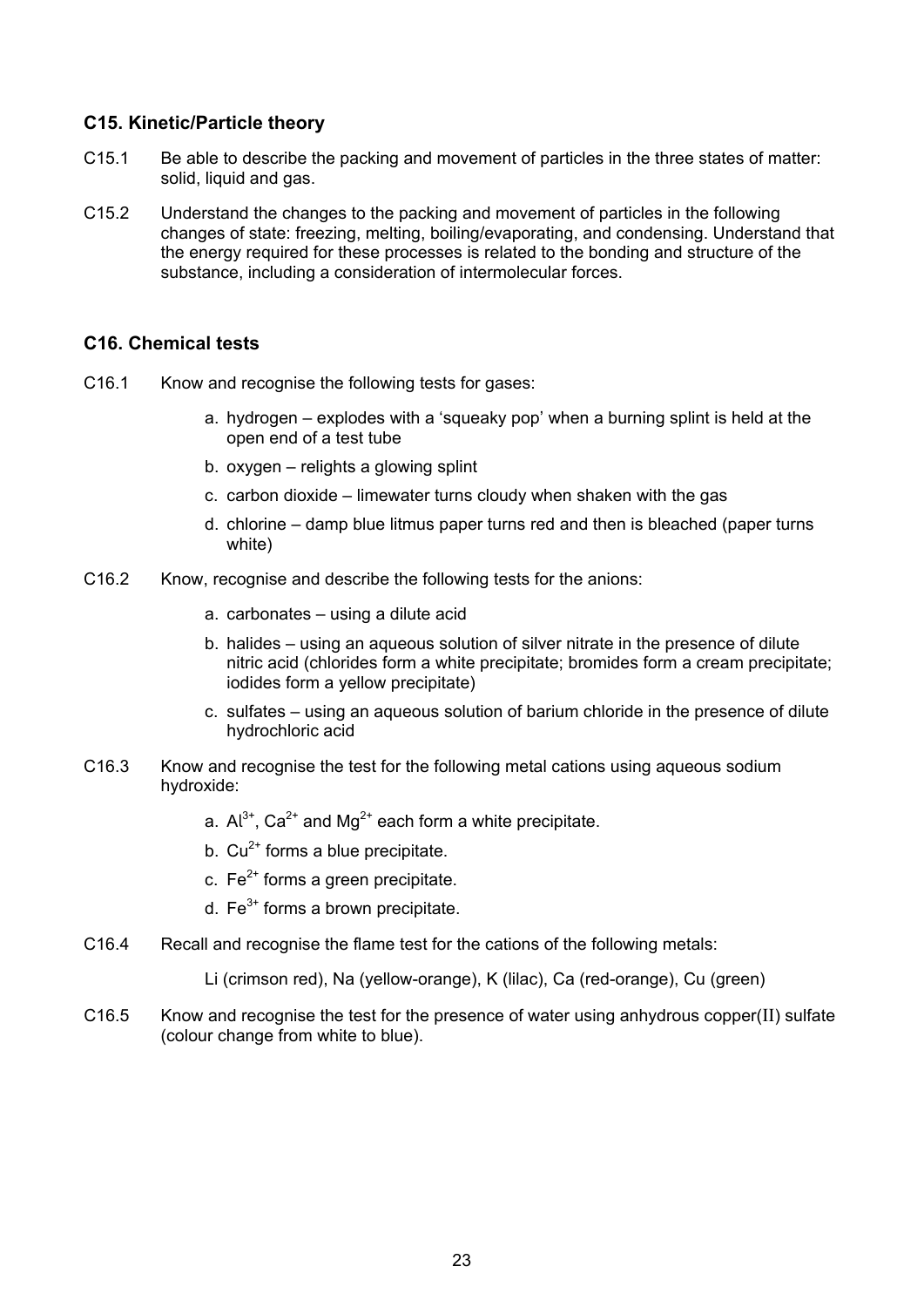## **C17. Air and water**

- C17.1 Know and be able to use the composition of dry air, and understand that fractional distillation can be used to separate the components of air.
- C17.2 Know the origins and describe the effects of greenhouse gases such as  $CO<sub>2</sub>$  and CH<sub>4</sub>.
- C17.3 Know the origins and effects of gaseous pollutants such as  $CO$ ,  $CO<sub>2</sub>$ ,  $SO<sub>2</sub>$  and  $NO<sub>x</sub>$ .
- C17.4 Know the purpose of chlorine and fluoride ions in the treatment of drinking water.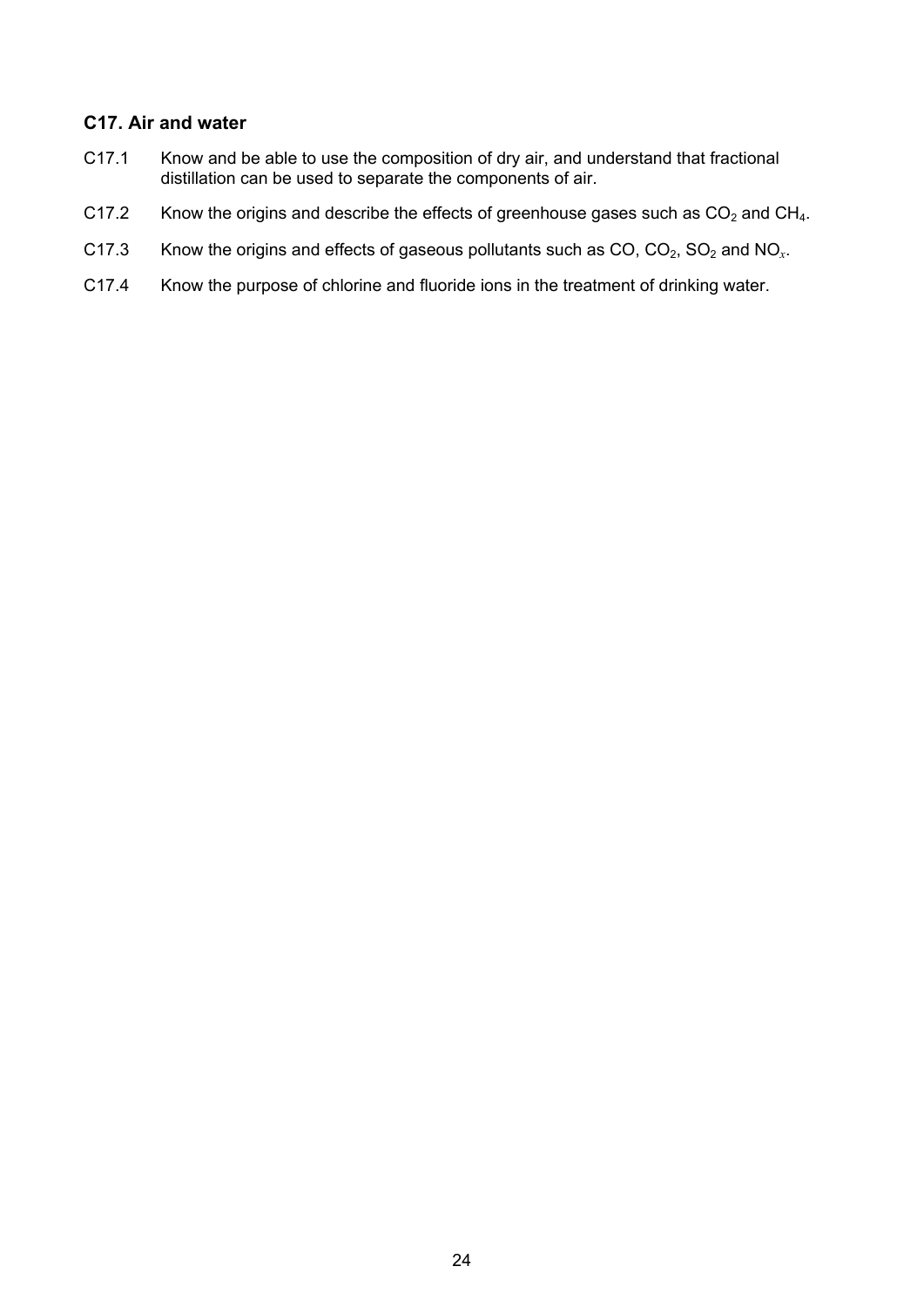# **MATHEMATICS**

#### **M1. Units**

M1.1 Use standard units of mass, length, time, money and other measures.

 Use compound units such as speed, rates of pay, unit pricing, density and pressure, including using decimal quantities where appropriate.

M1.2 Change freely between related standard units (e.g. time, length, area, volume/capacity, mass) and compound units (e.g. speed, rates of pay, prices, density, pressure) in numerical and algebraic contexts.

#### **M2. Number**

M2.1 Order positive and negative integers, decimals and fractions.

Understand and use the symbols: =,  $\neq$ , <, >,  $\leq$ ,  $\geq$ .

M2.2 Apply the four operations (addition, subtraction, multiplication and division) to integers, decimals, simple fractions (proper and improper) and mixed numbers – any of which could be positive and negative.

Understand and use place value.

- M2.3 Use the concepts and vocabulary of prime numbers, factors (divisors), multiples, common factors, common multiples, highest common factor, lowest common multiple, and prime factorisation (including use of product notation and the unique factorisation theorem).
- M2.4 Recognise and use relationships between operations, including inverse operations.

Use cancellation to simplify calculations and expressions.

 Understand and use the convention for priority of operations, including brackets, powers, roots and reciprocals.

- M2.5 Apply systematic listing strategies. (For instance, if there are *m* ways of doing one task and for each of these tasks there are *n* ways of doing another task, then the total number of ways the two tasks can be done in order is  $m \times n$  ways.)
- M2.6 Use and understand the terms: *square*, *positive* and *negative square root*, *cube* and *cube root*.
- M2.7 Use index laws to simplify numerical expressions, and for multiplication and division of integer, fractional and negative powers.
- M2.8 Interpret, order and calculate with numbers written in standard index form (standard form); numbers are written in standard form as  $a \times 10^n$ , where  $1 \le a \le 10$  and  $n$  is an integer.
- M2.9 Convert between terminating decimals, percentages and fractions. Convert between recurring decimals and their corresponding fractions.
- M2.10 Use fractions, decimals and percentages interchangeably in calculations. Understand equivalent fractions.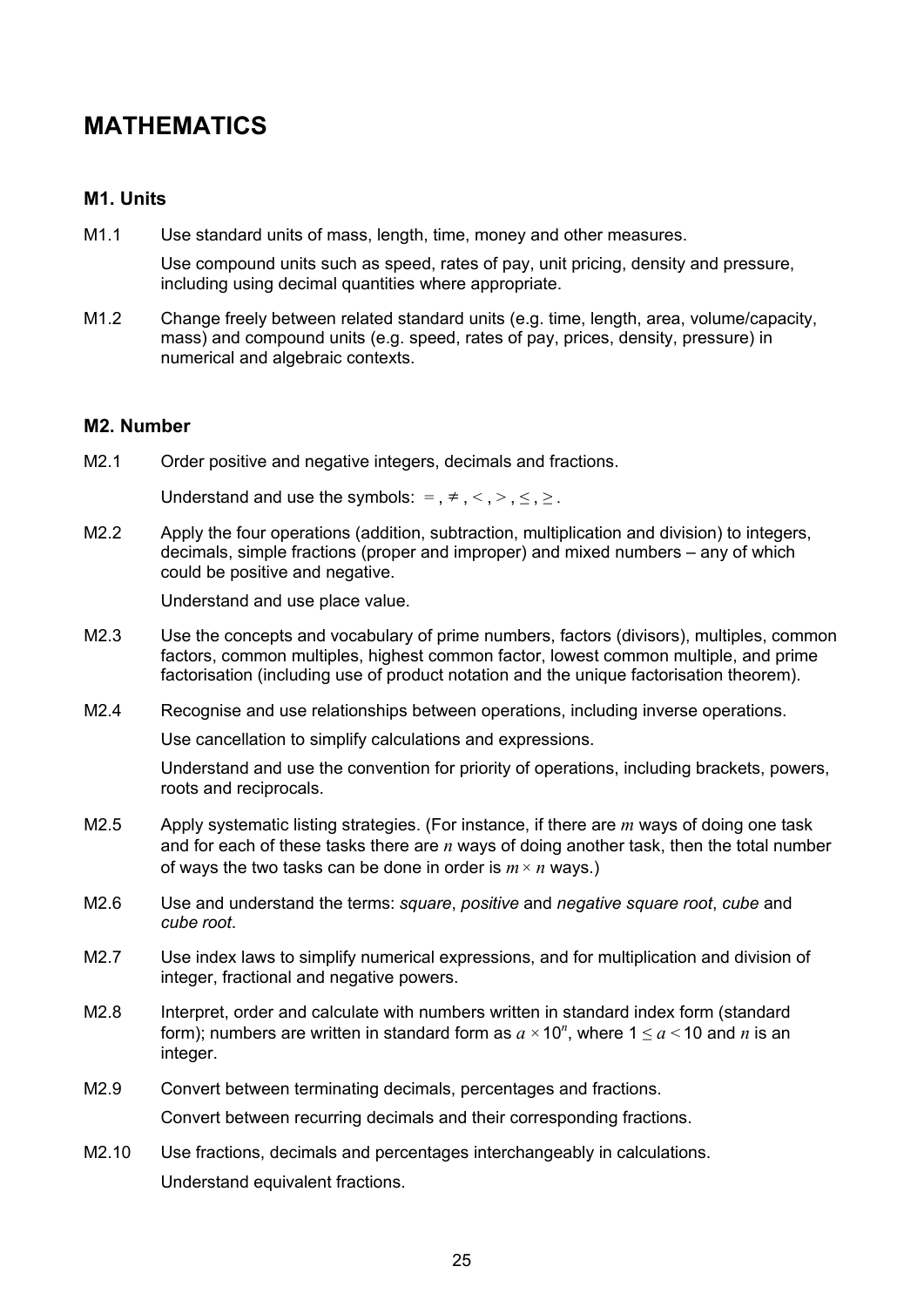- M2.11 Calculate exactly with fractions, surds and multiples of  $\pi$ . Simplify surd expressions involving squares, e.g.  $\sqrt{12} = \sqrt{4 \times 3} = \sqrt{4} \sqrt{3} = 2\sqrt{3}$ , and rationalise denominators; for example, candidates could be asked to rationalise expressions such as:  $\frac{3}{\sqrt{7}}, \frac{5}{3+2\sqrt{5}}, \frac{7}{2-\sqrt{3}}, \frac{3}{\sqrt{5}-\sqrt{2}}.$
- M2.12 Calculate with upper and lower bounds, and use in contextual problems.
- M2.13 Round numbers and measures to an appropriate degree of accuracy, e.g. to a specified number of decimal places or significant figures.

Use inequality notation to specify simple error intervals due to truncation or rounding.

M2.14 Use approximation to produce estimates of calculations, including expressions involving  $\pi$ or surds.

#### **M3. Ratio and proportion**

- M3.1 Understand and use scale factors, scale diagrams and maps.
- M3.2 Express a quantity as a fraction of another, where the fraction is less than 1 or greater than 1.
- M3.3 Understand and use ratio notation.
- M3.4 Divide a given quantity into two (or more) parts in a given *part***:***part* ratio. Express the division of a quantity into two parts as a ratio.
- M3.5 Apply ratio to real contexts and problems, such as those involving conversion, comparison, scaling, mixing and concentrations.

Express a multiplicative relationship between two quantities as a ratio or a fraction.

M3.6 Understand and use proportion.

Relate ratios to fractions and to linear functions.

- M3.7 Identify and work with fractions in ratio problems.
- M3.8 Define percentage as 'number of parts per hundred'.

 Interpret percentages and percentage changes as a fraction or a decimal, and interpret these multiplicatively.

Express one quantity as a percentage of another.

Compare two quantities using percentages.

Work with percentages greater than 100%.

 Solve problems involving percentage change, including percentage increase/decrease, original value problems and simple interest calculations.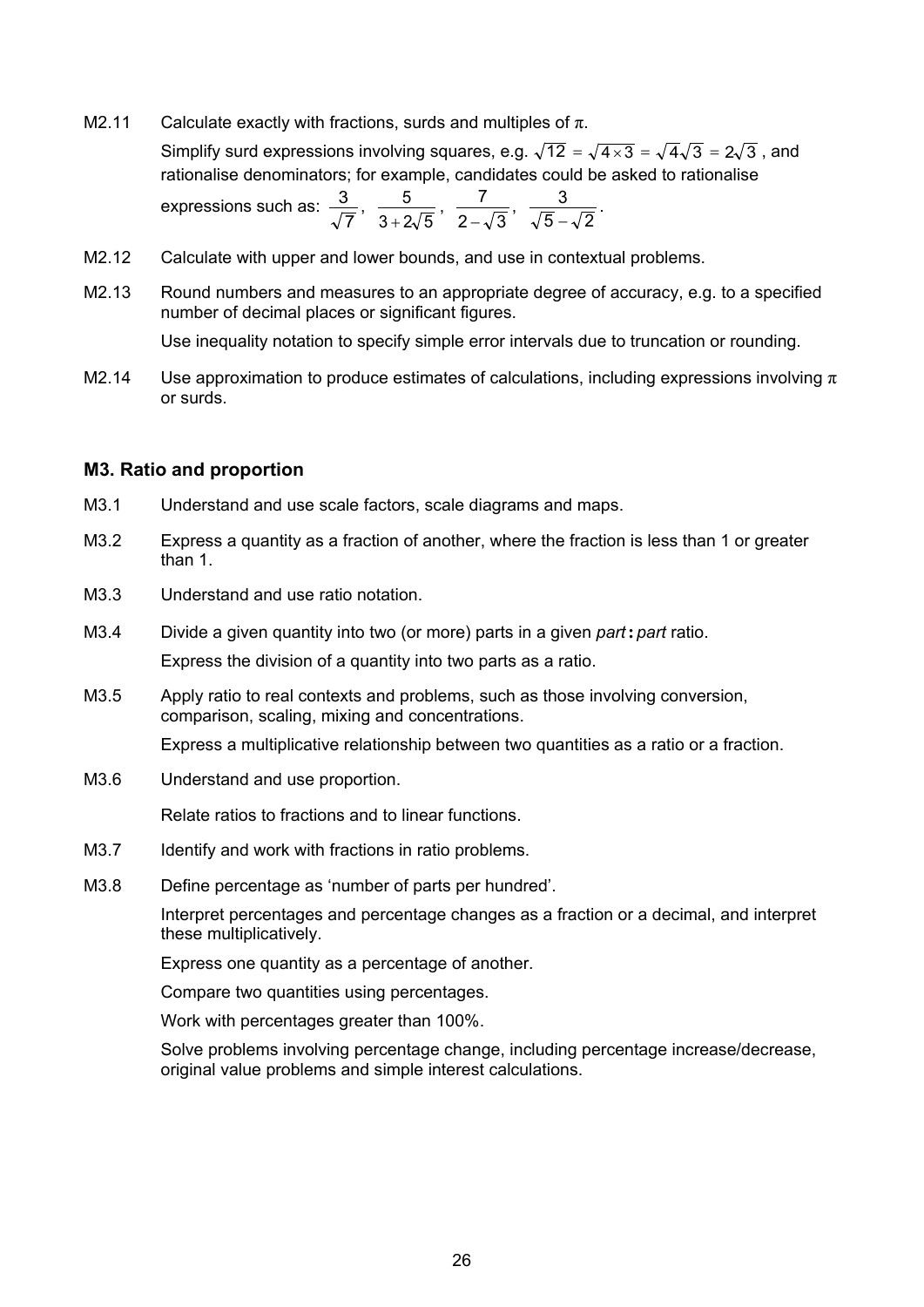M3.9 Understand and use direct and inverse proportion, including algebraic representations. Recognise and interpret graphs that illustrate direct and inverse proportion. Set up, use and interpret equations to solve problems involving direct and inverse proportion (including questions involving integer and fractional powers).

 Understand that *x* is inversely proportional to *y* is equivalent to *x* is proportional to *y*  $\frac{1}{2}$ .

M3.10 Compare lengths, areas and volumes using ratio notation. Understand and make links to similarity (including trigonometric ratios) and scale factors.

M3.11 Set up, solve and interpret the answers in growth and decay problems, including compound interest, and work with general iterative processes.

#### **M4. Algebra**

- M4.1 Understand, use and interpret algebraic notation; for instance: *ab* in place of  $a \times b$ ; 3*y* in place of  $y+y+y$  and  $3\times y$ ;  $a^2$  in place of  $a\times a$ ;  $a^3$  in place of  $a\times a\times a$ ;  $a^2b$  in place of  $a \times a \times b$ ;  $\frac{a}{b}$  in place of  $a \div b$ .
- M4.2 Use index laws in algebra for multiplication and division of integer, fractional, and negative powers.
- M4.3 Substitute numerical values into formulae and expressions, including scientific formulae.

 Understand and use the concepts and vocabulary: *expressions*, *equations*, *formulae*, *identities*, *inequalities*, *terms* and *factors*.

- M4.4 Collect like terms, multiply a single term over a bracket, take out common factors, and expand products of two or more binomials.
- M4.5 Factorise quadratic expressions of the form  $x^2 + bx + c$ , including the difference of two squares.

Factorise quadratic expressions of the form  $ax^2 + bx + c$ , including the difference of two squares.

- M4.6 Simplify expressions involving sums, products and powers, including the laws of indices. Simplify rational expressions by cancelling, or factorising and cancelling. Use the four rules on algebraic rational expressions.
- M4.7 Rearrange formulae to change the subject.
- M4.8 Understand the difference between an equation and an identity.

Argue mathematically to show that algebraic expressions are equivalent.

- M4.9 Work with coordinates in all four quadrants.
- M4.10 Identify and interpret gradients and intercepts of linear functions ( $y = mx + c$ ) graphically and algebraically.

 Identify pairs of parallel lines and identify pairs of perpendicular lines, including the relationships between gradients.

 Find the equation of the line through two given points, or through one point with a given gradient.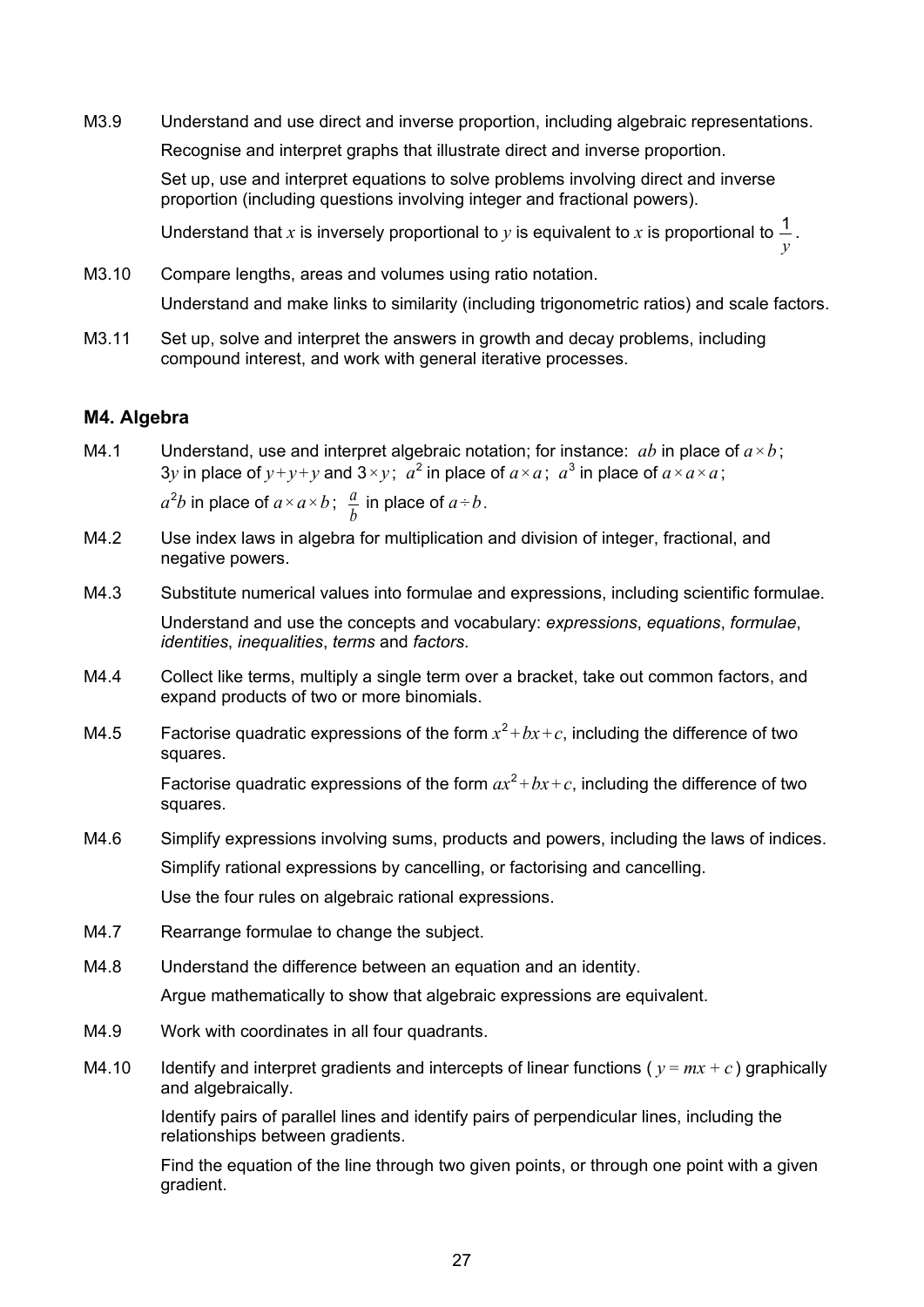M4.11 Identify and interpret roots, intercepts and turning points of quadratic functions graphically.

Deduce roots algebraically, and turning points by completing the square.

- M4.12 Recognise, sketch and interpret graphs of:
	- a. linear functions
	- b. quadratic functions
	- c. simple cubic functions
- d. the reciprocal function:  $y = \frac{1}{x}$  with  $x \ne 0$ 
	- e. the exponential function:  $y = k^x$  for positive values of k
	- f. trigonometric functions (with arguments in degrees):  $v = \sin x$ ,  $v = \cos x$ ,  $v = \tan x$ for angles of any size
- M4.13 Interpret graphs (including reciprocal graphs and exponential graphs) and graphs of non-standard functions in real contexts to find approximate solutions to problems, such as simple kinematic problems involving distance, speed and acceleration.
- M4.14 Calculate or estimate gradients of graphs and areas under graphs (including quadratic and other non-linear graphs), and interpret results in cases such as distance–time graphs, speed–time graphs and graphs in financial contexts.
- M4.15 Set up and solve, both algebraically and graphically, simple equations including simultaneous equations involving two unknowns; this may include one linear and one quadratic equation.

 Solve two simultaneous equations in two variables (linear/linear or linear/quadratic) algebraically.

Find approximate solutions using a graph.

 Translate simple situations or procedures into algebraic expressions or formulae; for example, derive an equation (or two simultaneous equations), solve the equation(s) and interpret the solution.

M4.16 Solve quadratic equations (including those that require rearrangement) algebraically by factorising, by completing the square, and by using the quadratic formula.

$$
\text{Know the quadratic formula: } x = \frac{-b \pm \sqrt{b^2 - 4ac}}{2a}
$$

Find approximate solutions of quadratic equations using a graph.

M4.17 Solve linear inequalities in one or two variables.

Represent the solution set on a number line, or on a graph, or in words.

- M4.18 Generate terms of a sequence using term-to-term or position-to-term rules.
- M4.19 Deduce expressions to calculate the  $n<sup>th</sup>$  term of linear or quadratic sequences.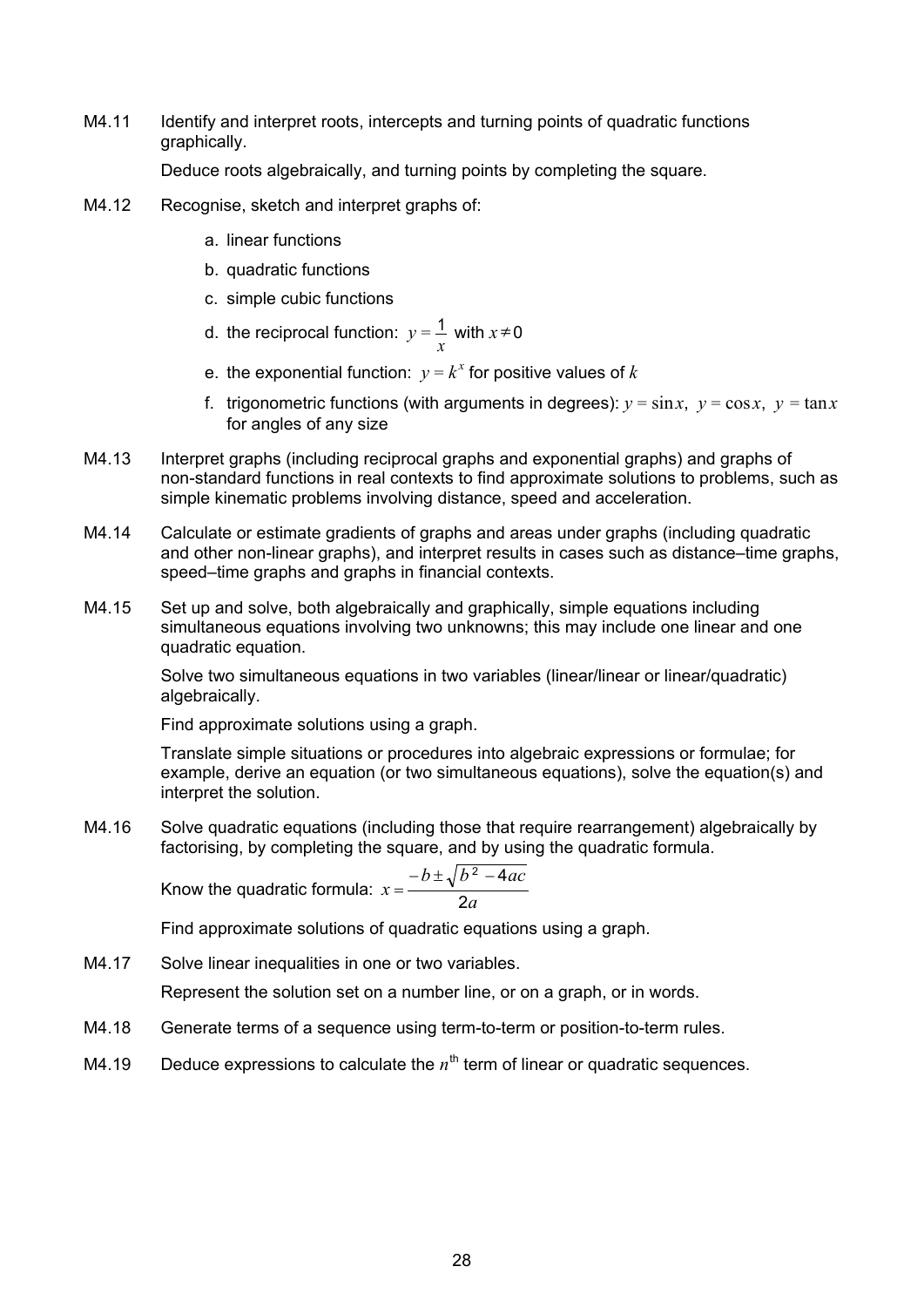## **M5. Geometry**

- M5.1 Use conventional terms and notation: points, lines, line segments, vertices, edges, planes, parallel lines, perpendicular lines, right angles, subtended angles, polygons, regular polygons and polygons with reflection and/or rotational symmetries.
- M5.2 Recall and use the properties of angles at a point, angles on a straight line, perpendicular lines and opposite angles at a vertex.

 Understand and use the angle properties of parallel lines, intersecting lines, triangles and quadrilaterals.

 Calculate and use the sum of the interior angles, and the sum of the exterior angles, of polygons.

M5.3 Derive and apply the properties and definitions of special types of quadrilaterals, including square, rectangle, parallelogram, trapezium, kite and rhombus.

> Derive and apply the properties and definitions of various types of triangle and other plane figures using appropriate language.

- M5.4 Understand and use the basic congruence criteria for triangles (SSS, SAS, ASA, RHS).
- M5.5 Apply angle facts, triangle congruence, similarity, and properties of quadrilaterals to results about angles and sides.
- M5.6 Identify, describe and construct congruent and similar shapes, including on coordinate axes, by considering rotation, reflection, translation and enlargement (including fractional and negative scale factors).

 Describe the changes and invariance achieved by combinations of rotations, reflections and translations.

Describe translations as 2-dimensional vectors.

M5.7 Know and use the formula for Pythagoras' theorem:  $a^2 + b^2 = c^2$ 

Use Pythagoras' theorem in both 2 and 3 dimensions.

- M5.8 Identify and use conventional circle terms: *centre*, *radius*, *chord*, *diameter*, *circumference*, *tangent*, *arc*, *sector* and *segment* (including the use of the terms *minor* and *major* for arcs, sectors and segments).
- M5.9 Apply the standard circle theorems concerning angles, radii, tangents and chords, and use them to prove related results:
	- a. angle subtended at the centre is twice the angle subtended at the circumference
	- b. angle in a semicircle is 90°
	- c. angles in the same segment are equal
	- d. angle between a tangent and a chord (alternate segment theorem)
	- e. angle between a radius and a tangent is 90°
	- f. properties of cyclic quadrilaterals
- M5.10 Solve geometrical problems on 2-dimensional coordinate axes.
- M5.11 Know the terminology *faces*, *surfaces*, *edges* and *vertices* when applied to cubes, cuboids, prisms, cylinders, pyramids, cones, spheres and hemispheres.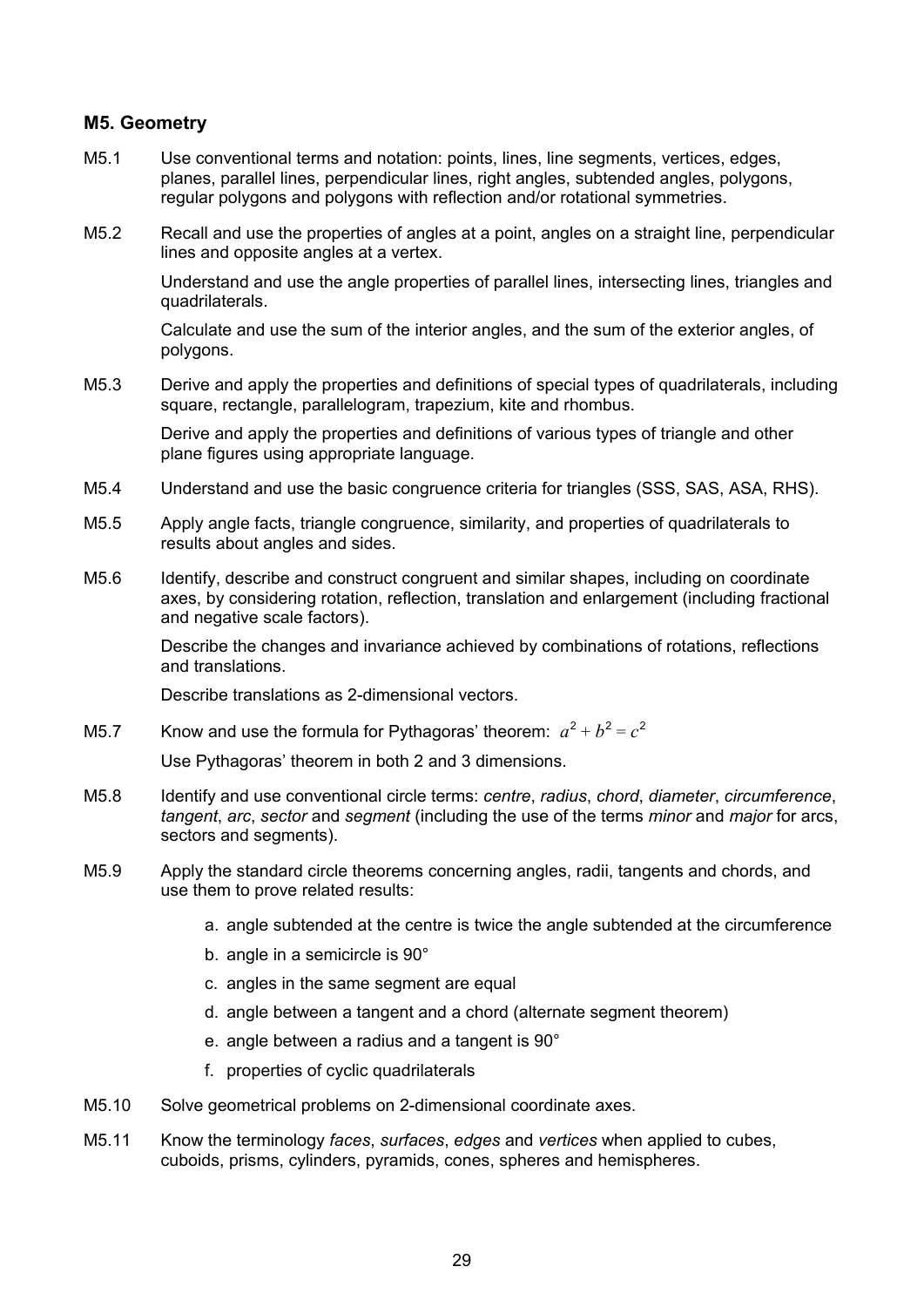- M5.12 Interpret plans and elevations of 3-dimensional shapes.
- M5.13 Use and interpret maps and scale drawings. Understand and use three-figure bearings.
- M5.14 Know and apply formulae to calculate:
	- a. the area of triangles, parallelograms, trapezia
	- b. the volume of cuboids and other right prisms.
- M5.15 Know the formulae:
	- a. circumference of a circle = 2π*r* = π*d*
- b. area of a circle =  $\pi r^2$
- c. volume of a right circular cylinder =  $\pi r^2 h$

Formulae relating to spheres, pyramids and cones will be given if needed.

Use formulae to calculate:

- a. perimeters of 2-dimensional shapes, including circles
- b. areas of circles and composite shapes
- c. surface area and volume of spheres, pyramids, cones and composite solids
- M5.16 Calculate arc lengths, angles and areas of sectors of circles.
- M5.17 Apply the concepts of congruence and similarity in simple figures, including the relationships between lengths, areas and volumes.
- M5.18 Know and use the trigonometric ratios:

 $\sin\theta = \frac{\text{opposite}}{\text{hypotenuse}}$   $\cos\theta = \frac{\text{adjacent}}{\text{hypotenuse}}$   $\tan\theta = \frac{\text{opposite}}{\text{adjacent}}$ 

 Apply these to find angles and lengths in right-angled triangles and, where possible, general triangles in 2- and 3-dimensional figures.

Know the exact values of  $\sin\theta$  and  $\cos\theta$  for  $\theta = 0^{\circ}$ , 30°, 45°, 60°, 90°.

Know the exact values of  $\tan\theta$  for  $\theta = 0^\circ$ , 30°, 45°, 60°.

Candidates are not expected to recall or use the sine or cosine rules.

M5.19 Apply addition and subtraction of vectors, multiplication of vectors by a scalar, and diagrammatic and column representations of vectors.

Use vectors to construct geometric arguments and proofs.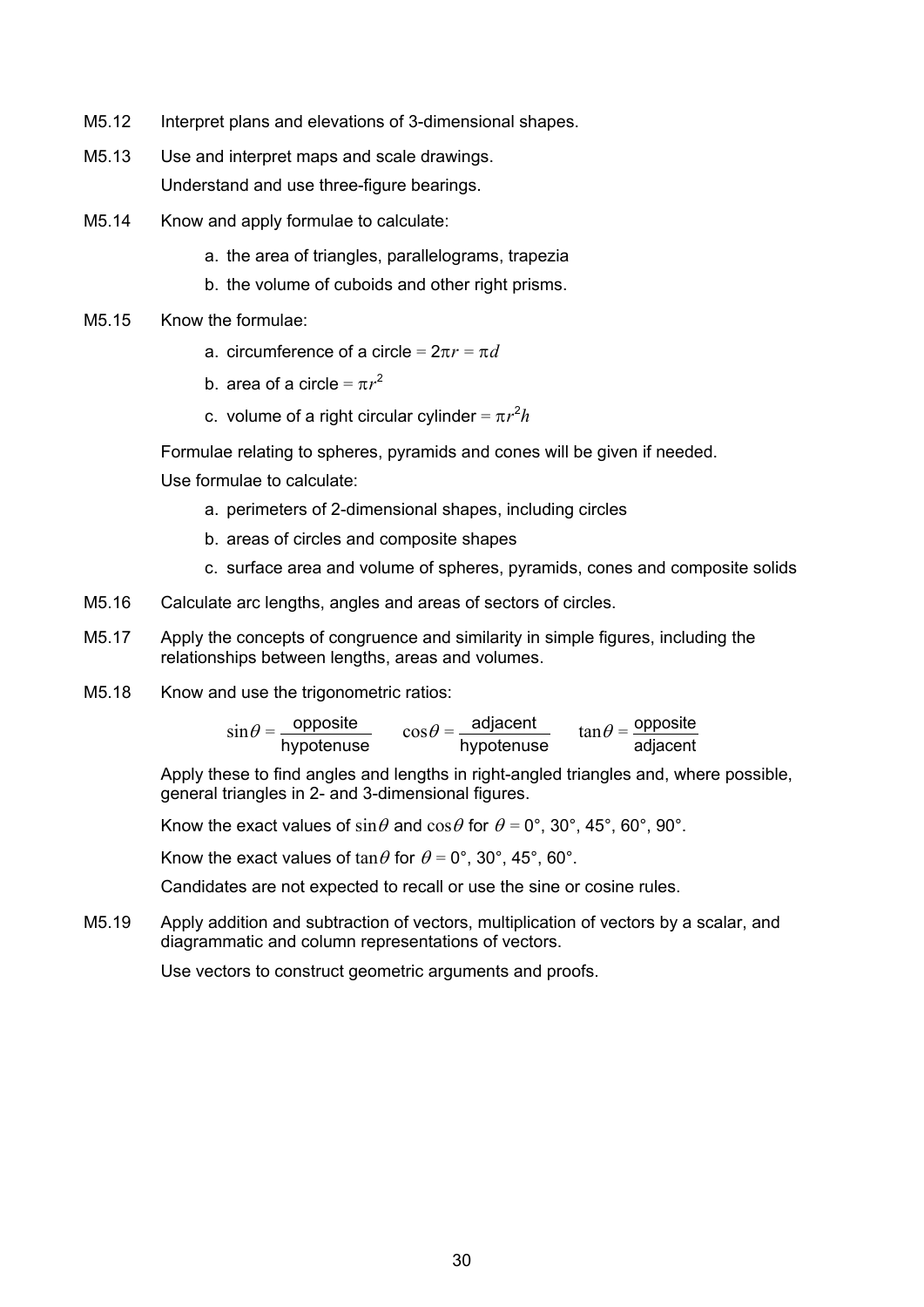# **M6. Statistics**

- M6.1 Interpret and construct tables, charts and diagrams, including:
	- a. two-way tables, frequency tables, bar charts, pie charts and pictograms for categorical data
	- b. vertical line charts for ungrouped discrete numerical data
	- c. tables and line graphs for time series data

Know the appropriate use of each of these representations.

- M6.2 Interpret and construct diagrams for grouped discrete data and continuous data:
	- a. histograms with equal and unequal class intervals
	- b. cumulative frequency graphs

Know the appropriate use of each of these diagrams.

Understand and use the term *frequency density*.

M6.3 Calculate the *mean*, *mode*, *median* and *range* for ungrouped data.

 Find the modal class; calculate estimates of the range, mean and median for grouped data, and understand why these are estimates.

Describe a population using statistics.

Make simple comparisons.

Compare data sets using like-for-like summary values.

Understand the advantages and disadvantages of summary values.

 Calculate estimates of mean, median, mode, range, quartiles and interquartile range from graphical representation of grouped data.

Use the median and interquartile range to compare distributions.

M6.4 Use and interpret scatter graphs of bivariate data.

Recognise correlation, and know that it does not indicate causation.

Draw estimated lines of best fit.

Interpolate and extrapolate apparent trends whilst knowing the dangers of so doing.

## **M7. Probability**

- M7.1 Analyse the frequency of outcomes of probability experiments using tables and frequency trees.
- M7.2 Apply ideas of randomness, fairness and equally likely events to calculate expected outcomes of multiple future experiments.

Understand that if an experiment is repeated, the outcome may be different.

M7.3 Relate relative expected frequencies to theoretical probability, using appropriate language and the '0 to 1' probability scale.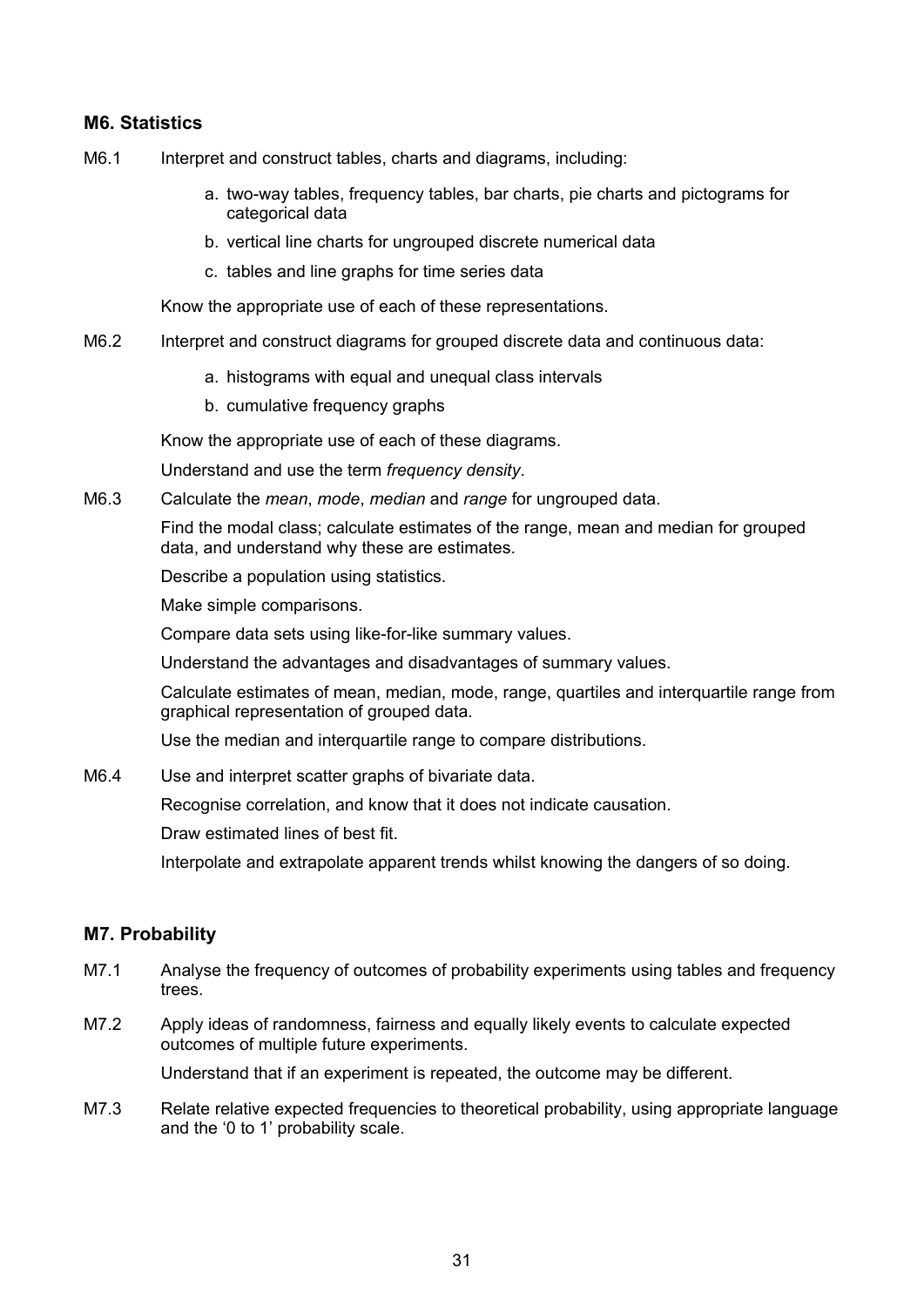M7.4 Apply the property that the probabilities of an exhaustive set of outcomes sum to one.

Apply the property that the probabilities of an exhaustive set of mutually exclusive events sum to one.

- M7.5 Enumerate sets and combinations of sets systematically, using tables, grids, Venn diagrams and tree diagrams. Candidates are not expected to know formal set theory notation.
- M7.6 Construct theoretical possibility spaces for single and combined experiments with equally likely outcomes, and use these to calculate theoretical probabilities.
- M7.7 Know when to add or multiply two probabilities, and understand conditional probability.

Calculate and interpret conditional probabilities through representation using expected frequencies with two-way tables, tree diagrams and Venn diagrams.

Understand the use of tree diagrams to represent outcomes of combined events:

- a. when the probabilities are independent of the previous outcome
- b. when the probabilities are dependent on the previous outcome.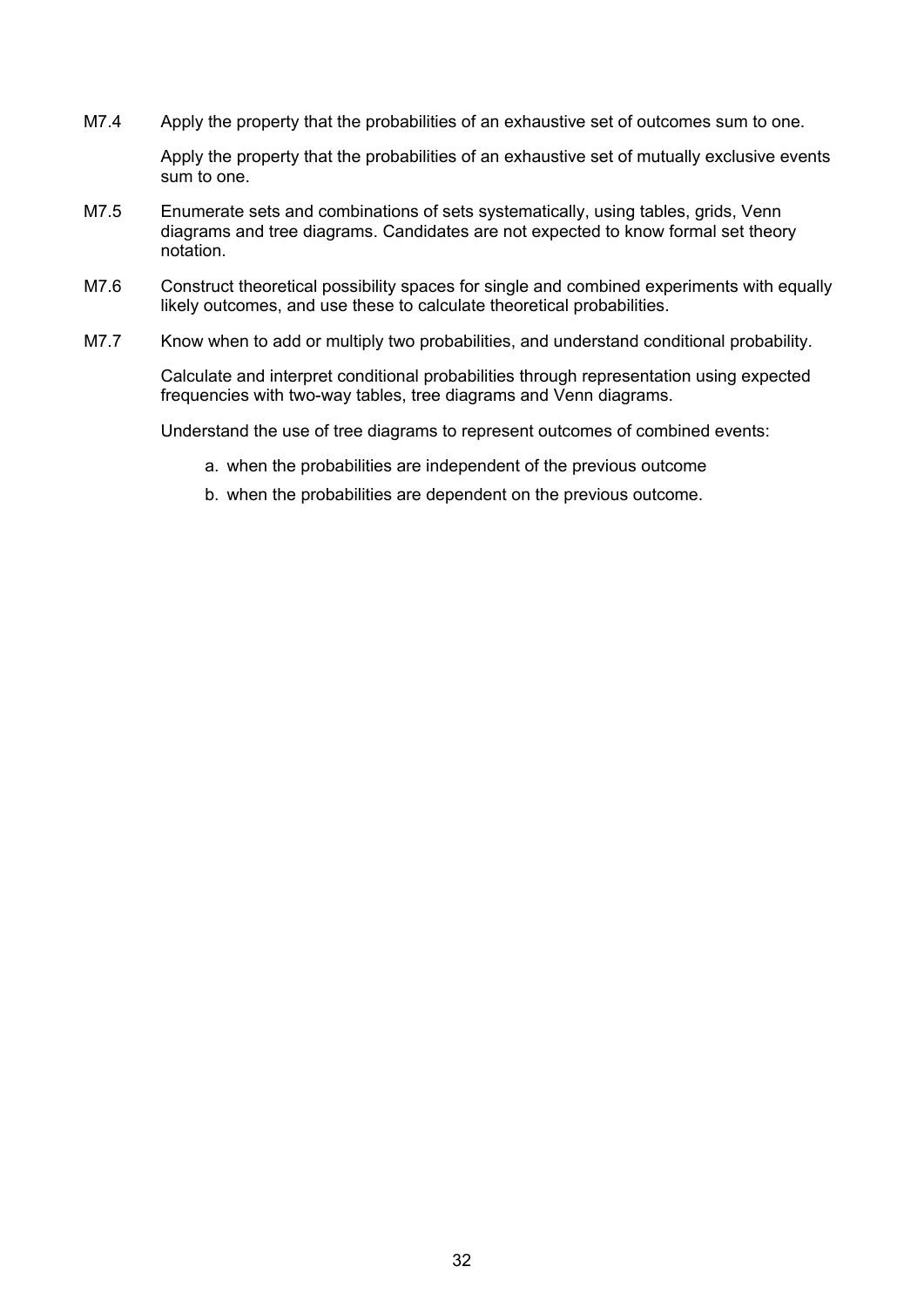# **PHYSICS**

#### **P1. Electricity**

- P1.1 Electrostatics:
	- a. Know and understand that insulators can be charged by friction.
	- b. Know and understand that charging is caused by gain or loss of electrons.
	- c. Know and understand that like charges repel and unlike charges attract.
	- d. Understand applications and hazards associated with electrostatics, including the role of earthing.
- P1.2 Electric circuits:
	- a. Know and recognise the basic circuit symbols and diagrams, including: cell, battery, light source, resistor, variable resistor, ammeter, voltmeter, switch, diode.
	- b. Understand the difference between alternating current (ac) and direct current (dc).
	- c. Understand the difference between conductors and insulators, and recall examples of each type.

 d. Know and be able to apply: current =  $\frac{\text{charge}}{\text{time}}$ ,  $I = \frac{Q}{t}$ 

- e. Know and understand the use of voltmeters and ammeters.
- f. Know and be able to apply: resistance =  $\frac{\text{voltage}}{\text{current}}$ ,  $R = \frac{V}{I}$ 
	- g. Recall and interpret *V*–*I* graphs for a fixed resistor and a filament lamp.
	- h. Know the properties of NTC (negative temperature coefficient) thermistors, LDRs (light-dependent resistors) and ideal diodes.
	- i. Know and understand the current and voltage rules for series and parallel circuits.
	- j. Calculate the total resistance for resistor combinations in series.
	- k. Understand that the total resistance of a parallel combination is less than that of any individual resistor.

I. Know and be able to apply: voltage =  $\frac{\text{energy}}{\text{charge}}$ ,  $V = \frac{E}{Q}$ 

m. Know and be able to apply: power = current × voltage,  $P = IV = I^2R$ 

n. Know and be able to apply: energy transfer = power  $\times$  time,  $E = VIt$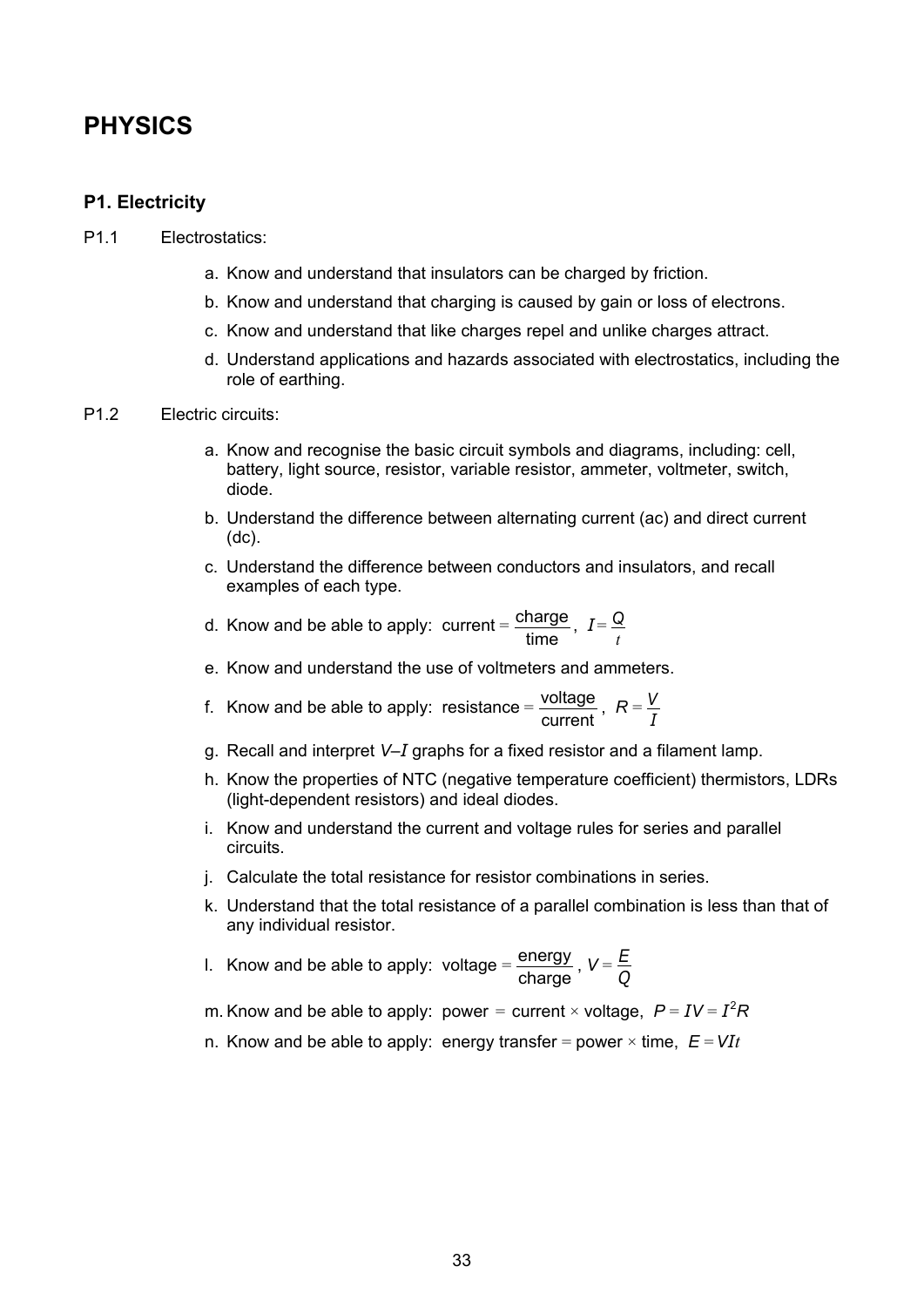#### **P2. Magnetism**

- P2.1 Properties of magnets:
	- a. Know and be able to use the terms *north pole*, *south pole*, *attraction* and *repulsion*.
	- b. Know the magnetic field pattern around a bar magnet (including direction).
	- c. Understand the difference between soft and hard magnetic materials (e.g. iron and steel).
	- d. Qualitatively understand induced magnetism.
- P2.2 Magnetic field due to an electric current:
	- a. Know and understand the magnetic effect of a current.
	- b. Know the magnetic field patterns around current-carrying wires (including direction) for straight wires and coils/solenoids.
	- c. Know and understand the factors affecting magnetic field strength around a wire.
	- d. Understand the difference between permanent magnets and electromagnets.
- P2.3 The motor effect:
	- a. Know that a wire carrying a current in a magnetic field can experience a force.
	- b. Know the factors affecting the direction of a force on a wire in a magnetic field (including the left-hand rule).
	- c. Know the factors affecting the magnitude of the force on a wire in a magnetic field.
	- d. Know and be able to apply *F*=*BIL* for a straight wire at right angles to a uniform magnetic field.
	- e. Know and understand the construction and operation of a dc motor, including factors affecting the magnitude of the force produced.
	- f. Understand applications of electromagnets.
- P2.4 Electromagnetic induction:
	- a. Know and understand that a voltage is induced when a wire cuts magnetic field lines, or when a magnetic field changes.
	- b. Know the factors affecting the magnitude of an induced voltage.
	- c. Know the factors affecting the direction of an induced voltage.
	- d. Understand the operation of an ac generator, including factors affecting the output voltage.
	- e. Interpret the graphical representation of the output voltage of a simple ac generator.
	- f. Understand applications of electromagnetic induction.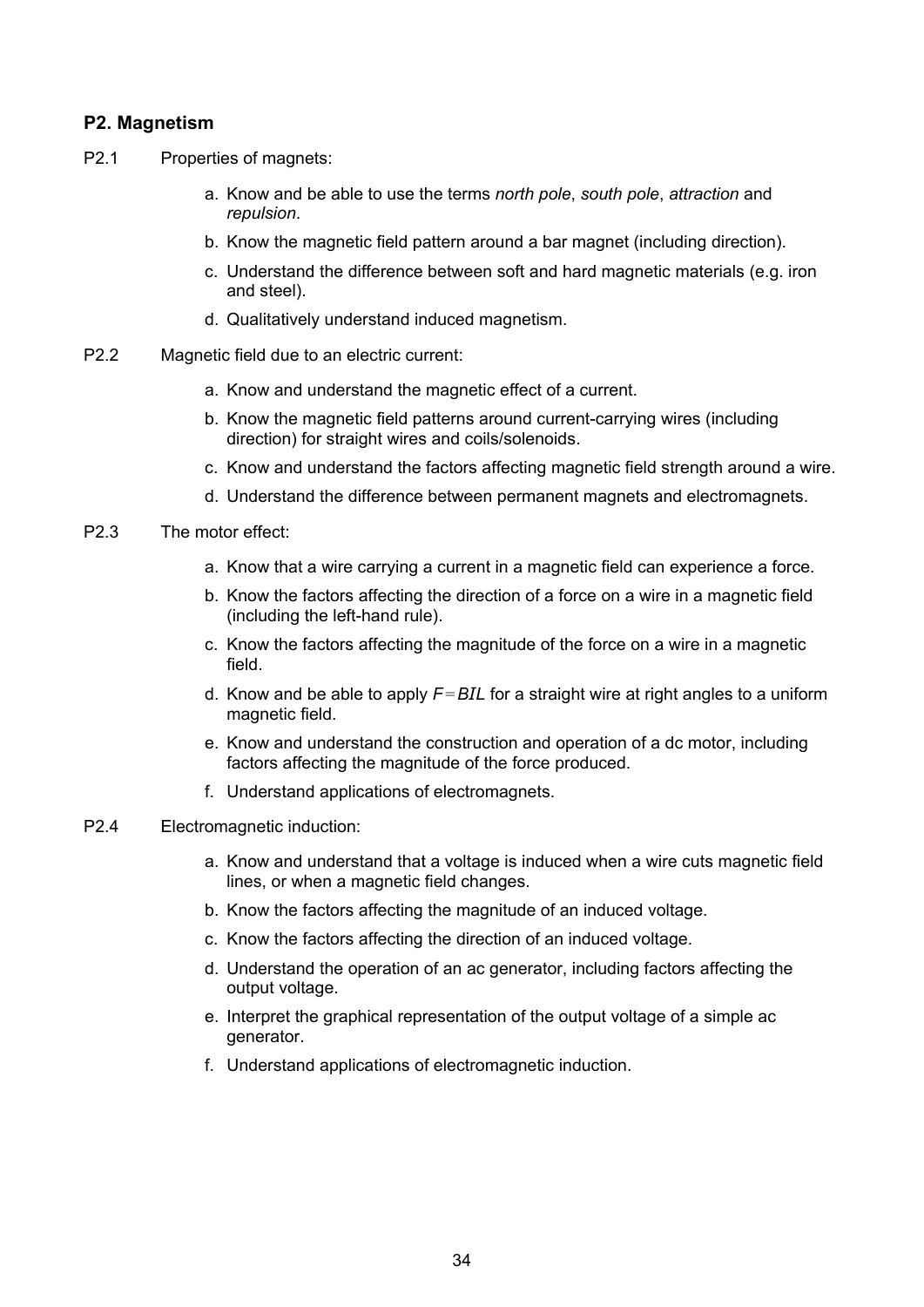#### P2.5 Transformers:

- a. Know and understand the terms *step-up transformer* and *step-down transformer*.
- b. Know and use the relationship between the number of turns on the primary and secondary coils, and the voltage ratio: s p *V*  $\frac{V_{\rm p}}{V}$  = s p *n n*
- c. Know that a consequence of 100% efficiency is total transfer of electrical power, and that this gives rise to the following relationship:  $V_pI_p = V_sI_s$ . Know and use this relationship to solve problems.
- d. Understand power transmission, including calculating losses during transmission and the need for high voltage.

## **P3. Mechanics**

- P3.1 Kinematics:
	- a. Know and understand the difference between scalar and vector quantities.
	- b. Know and understand the difference between distance and displacement and between speed and velocity.

c. Know and be able to apply:  $speed = \frac{distance}{time}$ ,

$$
velocity = \frac{change\ in\ displacement}{time}
$$

- d. Know and be able to apply:  $\text{acceleration} = \frac{\text{change in velocity}}{\text{time}}$ 
	- e. Interpret distance–time, displacement–time, speed–time and velocity–time graphs.
	- f. Perform calculations using gradients and areas under graphs.
- g. Know and be able to apply: average speed =  $\frac{\text{total distance}}{\text{total time}}$ 
	- h. Know and be able to apply the equation of motion:  $v^2 u^2 = 2as$

#### P3.2 Forces:

- a. Understand that there are different types of force, including weight, normal contact, drag (including air resistance), friction, magnetic, electrostatic, thrust, upthrust, lift and tension.
- b. Know and understand the factors that can affect the magnitude and direction of the forces in 3.2a.
- c. Draw and interpret force diagrams.
- d. Qualitatively understand resultant force, with calculations in one dimension.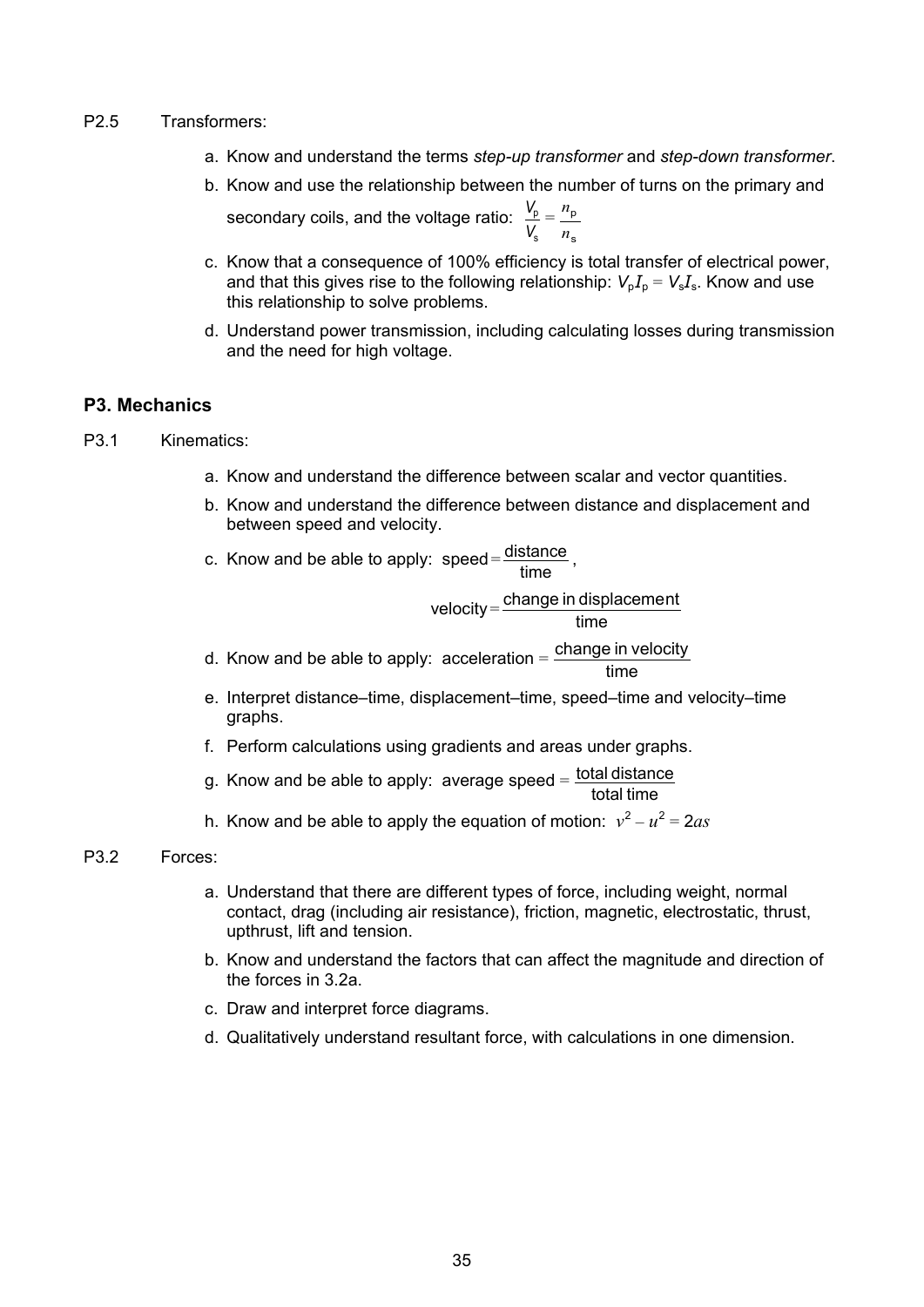- P3.3 Force and extension:
	- a. Interpret force–extension graphs.
	- b. Understand elastic and inelastic extension, and elastic limits.
	- c. Know and be able to apply Hooke's law  $(F = kx)$ , and understand the meaning of the limit of proportionality.
	- d. Understand energy stored in a stretched spring as:  $E = \frac{1}{2}Fx = \frac{1}{2}kx^2$
- P3.4 Newton's laws:
	- a. Know and understand Newton's first law as: 'a body will remain at rest or in a state of uniform motion in a straight line unless acted on by a resultant external force'.
	- b. Understand mass as a property that resists change in motion (inertia).
	- c. Know and understand Newton's second law as: force  $=$  mass  $\times$  acceleration
	- d. Know and understand Newton's third law as: 'if body A exerts a force on body B then body B exerts an equal and opposite force of the same type on body A'.
- P3.5 Mass and weight:
	- a. Know and understand the difference between mass and weight.
	- b. Know and be able to apply gravitational field strength, *g*, approximated as 10 N  $kg^{-1}$  on Earth.
	- c. Know and be able to apply the relationship between mass and weight:  $w = ma$
	- d. Understand free-fall acceleration.
	- e. Know the factors affecting air resistance.
	- f. Understand terminal velocity and the forces involved.

#### P3.6 Momentum:

- a. Know and be able to apply: momentum = mass  $\times$  velocity,  $p = mv$
- b. Know and be able to use the law of conservation of momentum in calculations in one dimension.
- c. Know and be able to apply: force  $=$  rate of change of momentum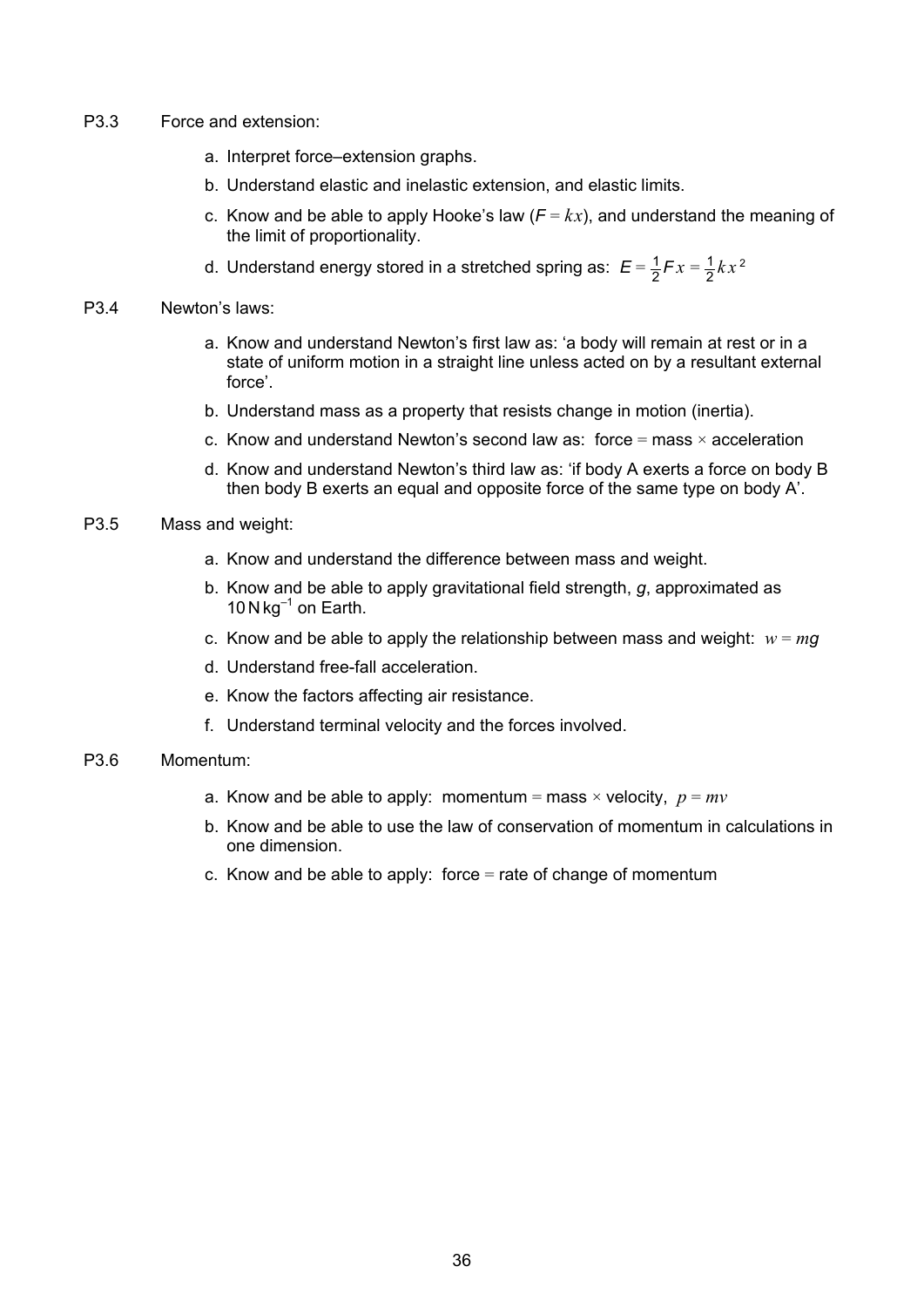#### P3.7 Energy:

- a. Know and be able to apply: work = force  $\times$  distance moved (in direction of force)
- b. Understand work done as a transfer of energy.
- c. Know and be able to apply: gravitational potential energy = *mgh*, where *h* is the difference in height of the object.
- d. Know and be able to apply: kinetic energy =  $\frac{1}{2}mv^2$
- e. Know and be able to apply: power =  $\frac{\text{energy transfer}}{\text{time}}$ 
	- f. Know and be able to use in calculations the law of conservation of energy.
	- g. Understand the concepts of useful energy and wasted energy.
- h. Know and be able to apply: percentage efficiency =  $\frac{\text{useful output}}{\text{total input}} \times 100$

#### **P4. Thermal physics**

- P4.1 Conduction:
	- a. Know and understand thermal conductors and insulators, with examples.
	- b. Know and be able to apply factors affecting rate of conduction.

#### P4.2 Convection:

- a. Understand and be able to apply the effect of temperature on density of fluid.
- b. Understand and be able to apply fluid flow caused by differences in density.

#### P4.3 Thermal radiation:

- a. Understand thermal radiation as electromagnetic waves in the infrared region.
- b. Know and be able to apply absorption and emission of radiation.
- c. Know and be able to apply factors affecting rate of absorption and emission of thermal radiation.
- P4.4 Heat capacity:
	- a. Understand the effect of energy transferred to or from an object on its temperature.
	- b. Know and be able to apply: specific heat capacity = thermal energy  $mass \times temperature$ change where temperature is measured in °C and specific heat capacity, *c*, is measured in  $J kg^{-1} °C^{-1}$ .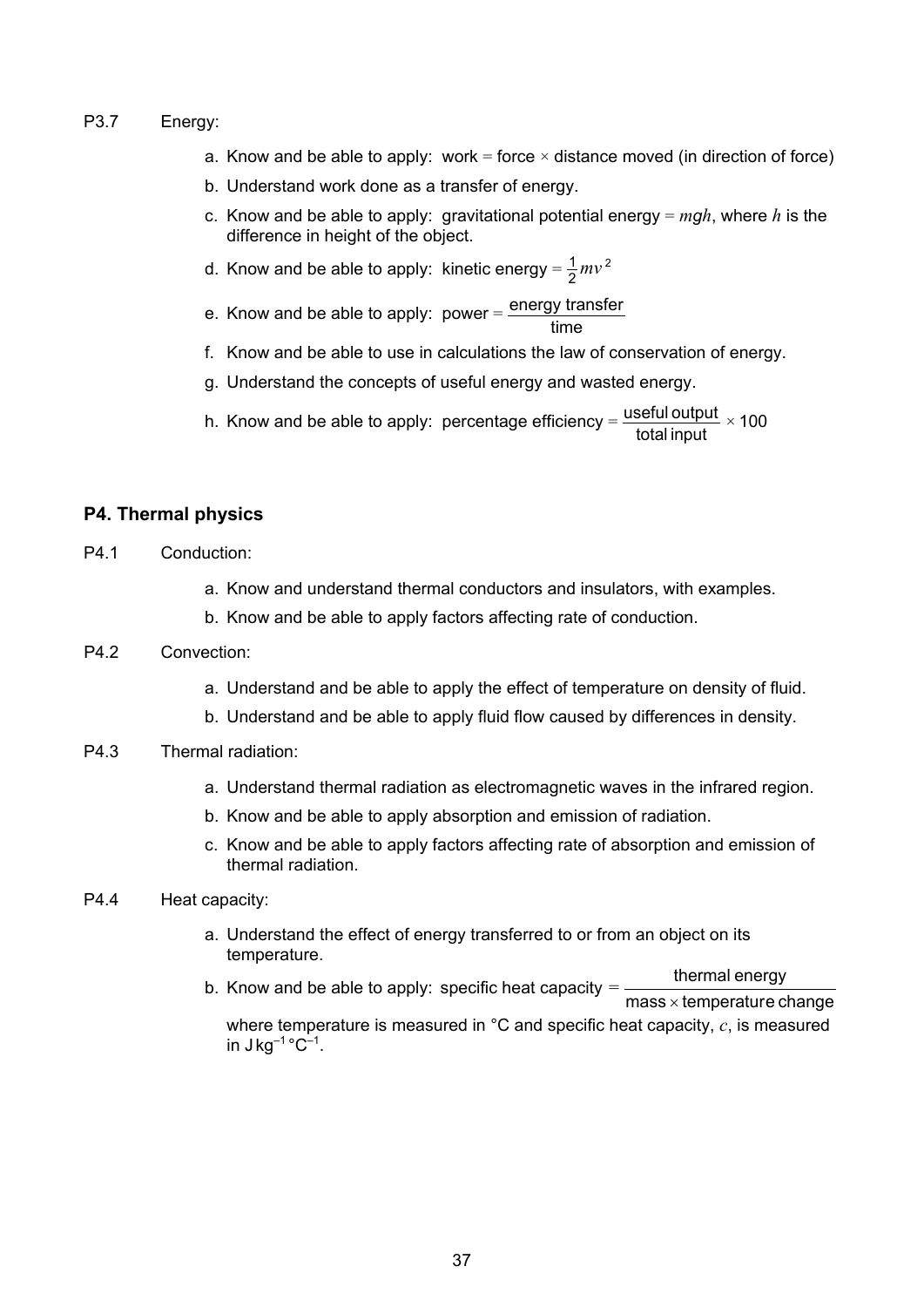#### **P5. Matter**

- P5.1 States of matter:
	- a. Know the characteristic properties of solids, liquids and gases.
	- b. Know and be able to apply particle models of solids, liquids and gases.
	- c. Know and be able to explain properties of solids, liquids and gases in terms of particle motion and the forces and distances between the particles.
- P5.2 Ideal gases:
	- a. Be able to explain pressure and temperature in terms of the behaviour of particles.
	- b. Understand and be able to apply the effect of pressure (*P*) on gas volume (*V*) at constant temperature, i.e. *PV =* constant.
- P5.3 State changes:
	- a. Understand the terms *melting point* and *boiling point*.
	- b. Know and understand the terms *latent heat of fusion* and *latent heat of vaporisation*.
	- c. Know and be able to apply specific latent heat calculations.
- P5.4 Density:
- a. Know and be able to apply: density =  $\frac{mass}{volume}$ ,  $\rho = \frac{m}{V}$ 
	- b. Understand the experimental determination of densities.
	- c. Be able to compare the densities of solids, liquids and gases.
- P5.5 Pressure:
	- a. Know and be able to apply: pressure  $=$   $\frac{\text{force}}{\text{area}}$ 
		- b. Know and be able to apply: hydrostatic pressure  $= h \rho g$ , where *h* is the height, or depth, of the liquid.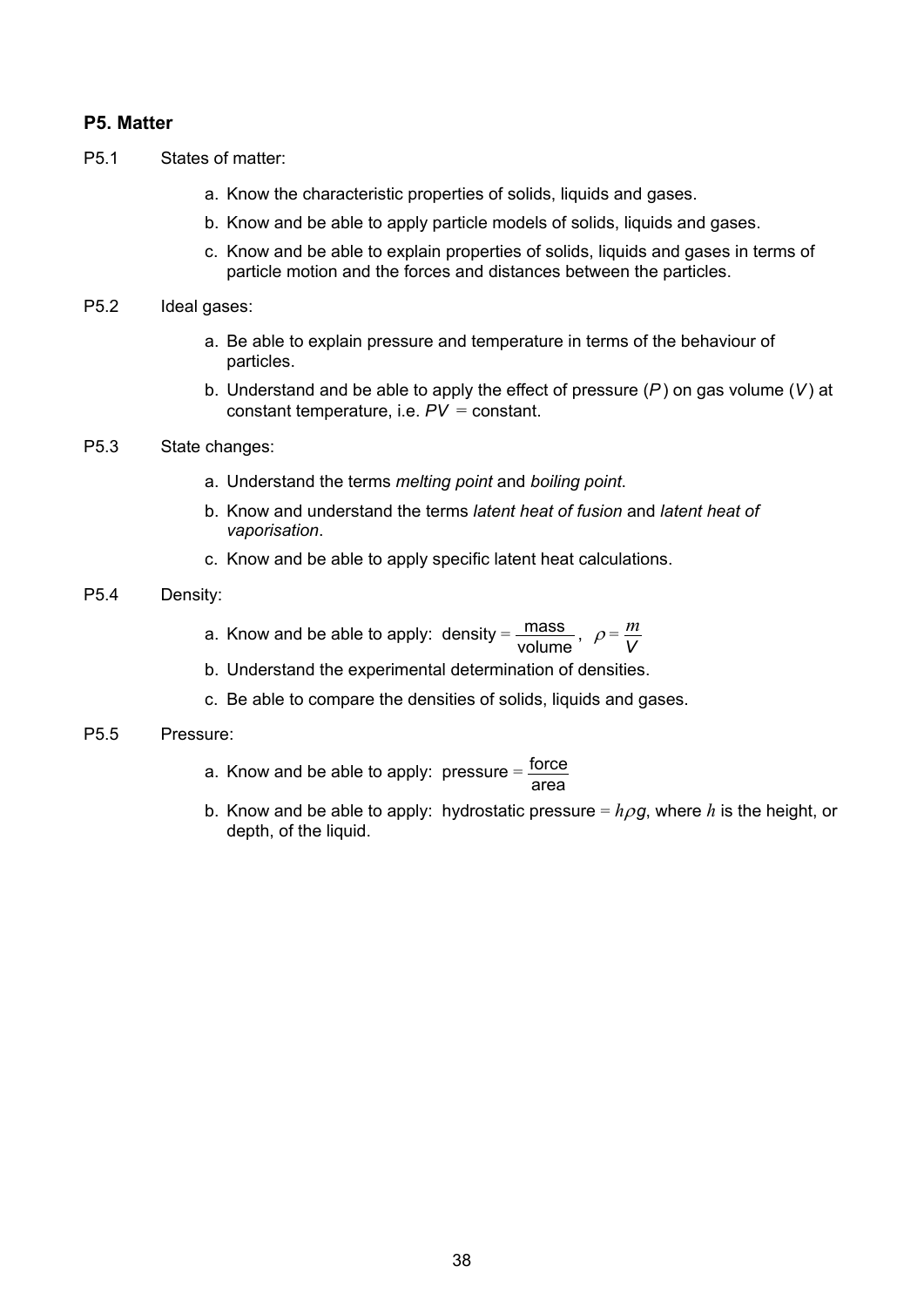#### **P6. Waves**

- P6.1 Wave properties:
	- a. Understand the transfer of energy without net movement of matter.
	- b. Know and understand transverse and longitudinal waves.
	- c. Know and understand the terms: *peak*, *trough*, *compression* and *rarefaction*.
	- d. Recall examples of waves, including electromagnetic waves and sound.
	- e. Know and be able to use the terms: *amplitude*, *wavelength*, *frequency* and *period*.

f. Know and be able to apply: frequency = 
$$
\frac{1}{\text{period}}
$$
,  $f = \frac{1}{T}$ 

- g. Know and be able to apply: wave speed =  $\frac{\text{distance}}{\text{time}}$ 
	- h. Know and be able to apply: wave speed = frequency  $\times$  wavelength,  $v = f\lambda$

#### P6.2 Wave behaviour:

- a. Know and understand reflection at a surface.
- b. Know and understand refraction at a boundary.
- c. Know and understand the effect of reflection and refraction on the speed, frequency, wavelength and direction of waves.
- d. Know and understand the analogy of reflection and refraction of light with that of water waves.
- e. Know and understand the Doppler effect.

#### P6.3 Optics:

- a. Draw and interpret ray diagrams to describe reflection in plane mirrors.
- b. Know and be able to apply: angle of incidence  $=$  angle of reflection
- c. Draw and interpret ray diagrams for refraction at a planar boundary.
- d. Know and be able to interpret angle of incidence and angle of refraction.
- e. Know and understand the effect of refraction on wave direction (away from or towards the normal) and speed (increasing or decreasing).

#### P6.4 Sound waves:

- a. Understand the production of sound waves by a vibrating source.
- b. Understand the need for a medium.
- c. Understand qualitatively the relation of loudness to amplitude and pitch to frequency.
- d. Know and understand longitudinal waves.
- e. Understand that reflection causes echoes.
- f. Recall that the range of human hearing is 20Hz to 20 kHz.
- g. Know and understand ultrasound and its uses (sonar and medical scanning).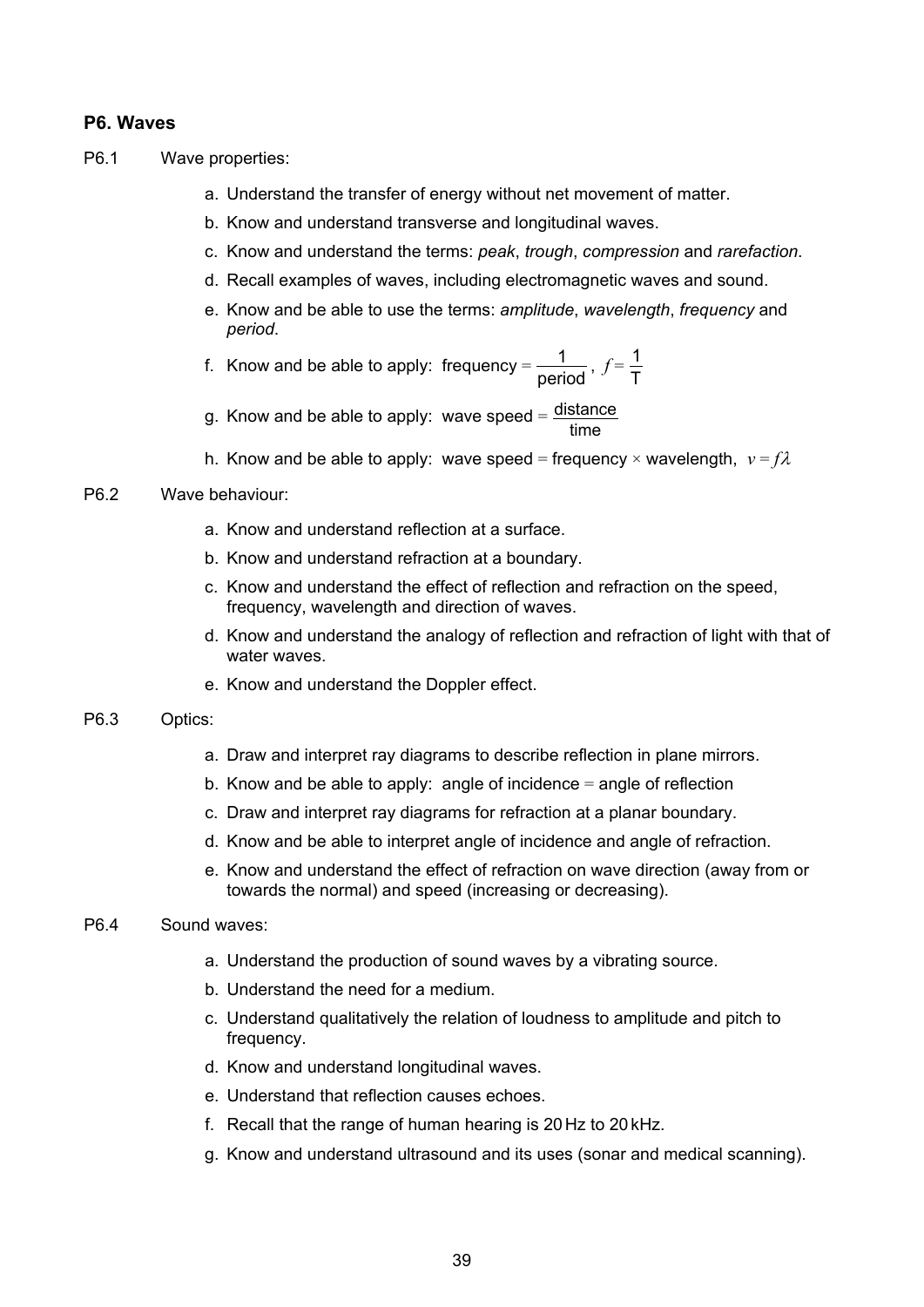- P6.5 Electromagnetic spectrum:
	- a. Know and understand the nature and properties of electromagnetic waves (they are transverse waves and travel at the speed of light in a vacuum).
	- b. Recall the component parts of the spectrum (radio waves, microwaves, IR, visible light, UV, X-rays, gamma).
	- c. Understand the distinction of the component parts by different wavelengths and/or frequencies.
	- d. Recall the order of the component parts by wavelength and/or frequency.
	- e. Understand applications and hazards of the component parts of the electromagnetic spectrum.

#### **P7. Radioactivity**

- P7.1 Atomic structure:
	- a. Understand the atom in terms of protons, neutrons and electrons.
	- b. Know and be able to apply the nuclear model of atomic structure.
	- c. Know the relative charges and masses of protons, neutrons and electrons.
	- d. Understand and be able to use the terms *atomic number* and *mass number*.
	- e. Know and understand the term *isotope*.
	- f. Know and understand the term *nuclide*, and use nuclide notation.
	- g. Understand that ionisation is caused by the gain/loss of electrons.

#### P7.2 Radioactive decay:

- a. Know and understand that emissions arise from an unstable nucleus.
- b. Know and understand the random nature of emissions.
- c. Know and understand the differences between alpha, beta and gamma emission.
- d. Know and understand the nature of alpha and beta particles, and gamma radiation.
- e. Be able to use and interpret nuclear equations.
- f. Know the effect of decay on atomic number and mass number.

#### P7.3 Ionising radiation:

- a. Know the relative penetrating abilities of alpha, beta and gamma radiation.
- b. Know the relative ionising abilities of alpha, beta and gamma radiation.
- c. Understand qualitatively the deflection of alpha, beta and gamma radiation in electric or magnetic fields.
- d. Know and appreciate the existence of background radiation.
- e. Understand the applications and hazards of ionising radiation.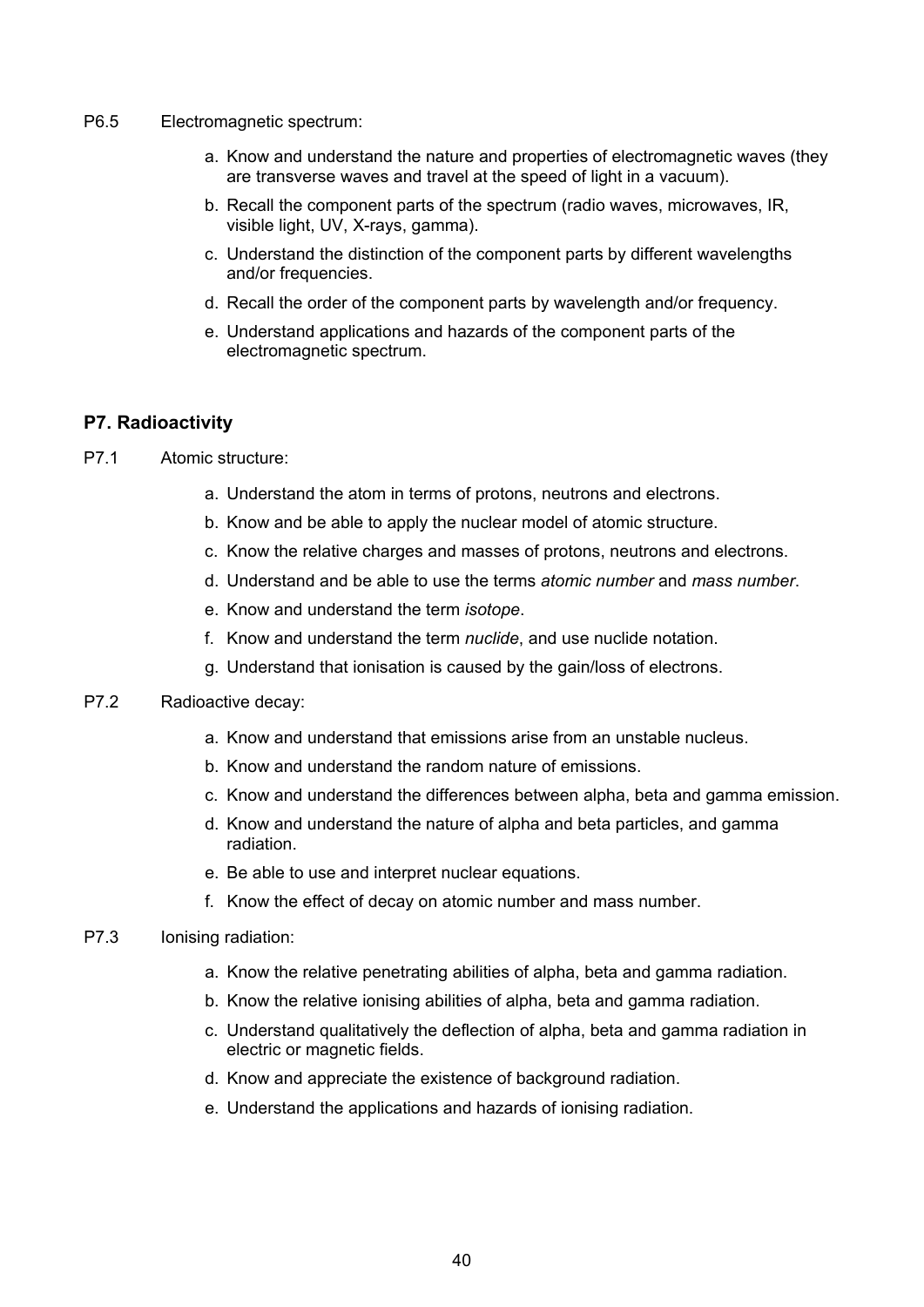#### P7.4 Half-life:

- a. Be able to interpret graphical representations of radioactive decay (including consideration of decay products).
	- b. Understand the meaning of the term *half-life*.
	- c. Understand and be able to apply half-life calculations.